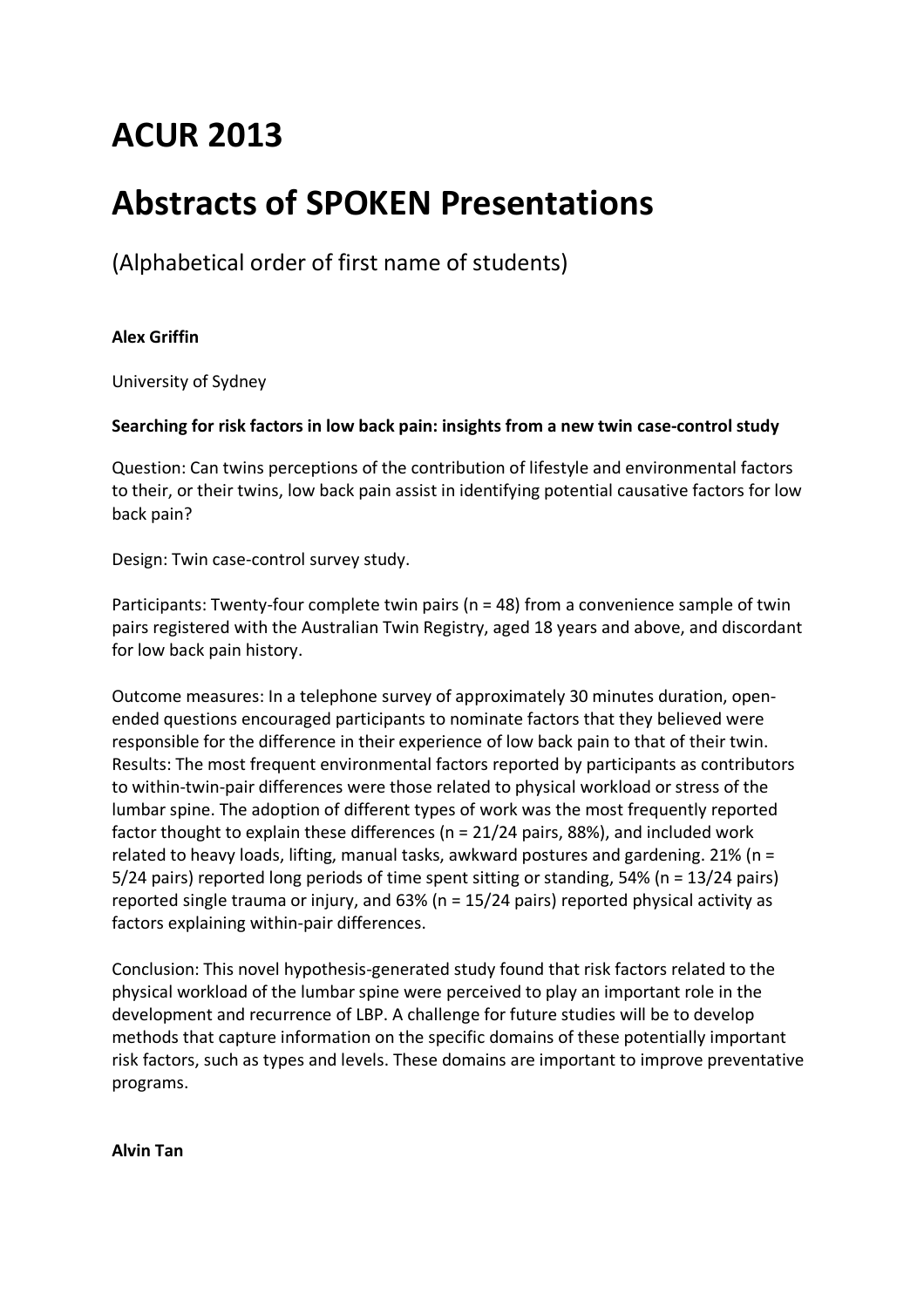## University of Sydney

# **Assessing visual perception responses of radiologists to increased prevalence in screening mammography via eye-tracking analysis**

Purpose: Recent research has indicated normal visual search mechanisms of radiologists are affected by a range of technical parameters, breast density, lesion subtlety and elevated disease prevalence. Screening mammography presents an unusual paradigm for radiologists as there is a low prevalence of disease. This study examines whether elevating the prevalence of malignant cases in a screening mammography set would affect the performance and search patterns of experienced breast radiologists. Methods and Materials: In a multi-observer receiver operating characteristic (ROC) analysis study, 8 specialist radiologists each interpreted 2 sets of screening mammograms. The prevalence of abnormality in the second set was greater than that of the first. The additional malignant cases inserted into the second set were of relatively easier detectability than those of the first set and were inserted shortly before cases of greater difficulty to detect, to act as a priming mechanism. Cognitive performance was measured by how well radiologists were able to localise malignancies following a priming case and a self-reported confidence rating of their decision to recall the subject for further assessment. Eye-tracking technology facilitated the retrospective analysis of visual search behaviours during both conditions. Information collected pertained to perceptual interactions with lesions and each mammographic view.

Results and Conclusions: Preliminary ROC scores indicate a trend of slightly poorer performance and preliminary eye-tracking analysis reflects a possible alteration to the normal visual search pattern when radiologists are primed with less difficult malignant cases in the higher prevalence condition.

## **Amy Lego**

Macquarie University

# **Amazons: Comparative Study of Amazon Mythology in Ancient Literature and Art**

"I myself, a helper in war, was marshalled among them on that day when the Amazon women came, men's equals" - Priam in Homer's Iliad iii.182-189

Throughout the course of history the Amazons have continued to capture the fascination and imagination of scholars, historians and archaeologists alike. Accounts of these mysterious female warriors can be found scattered amongst ancient Greek and Roman literature. They also featured prominently in the artwork, both public and private, that emerged from these cultures. It is the aim of this paper to explore these representations and develop a clear understanding of the ways in which the Amazon myths were used to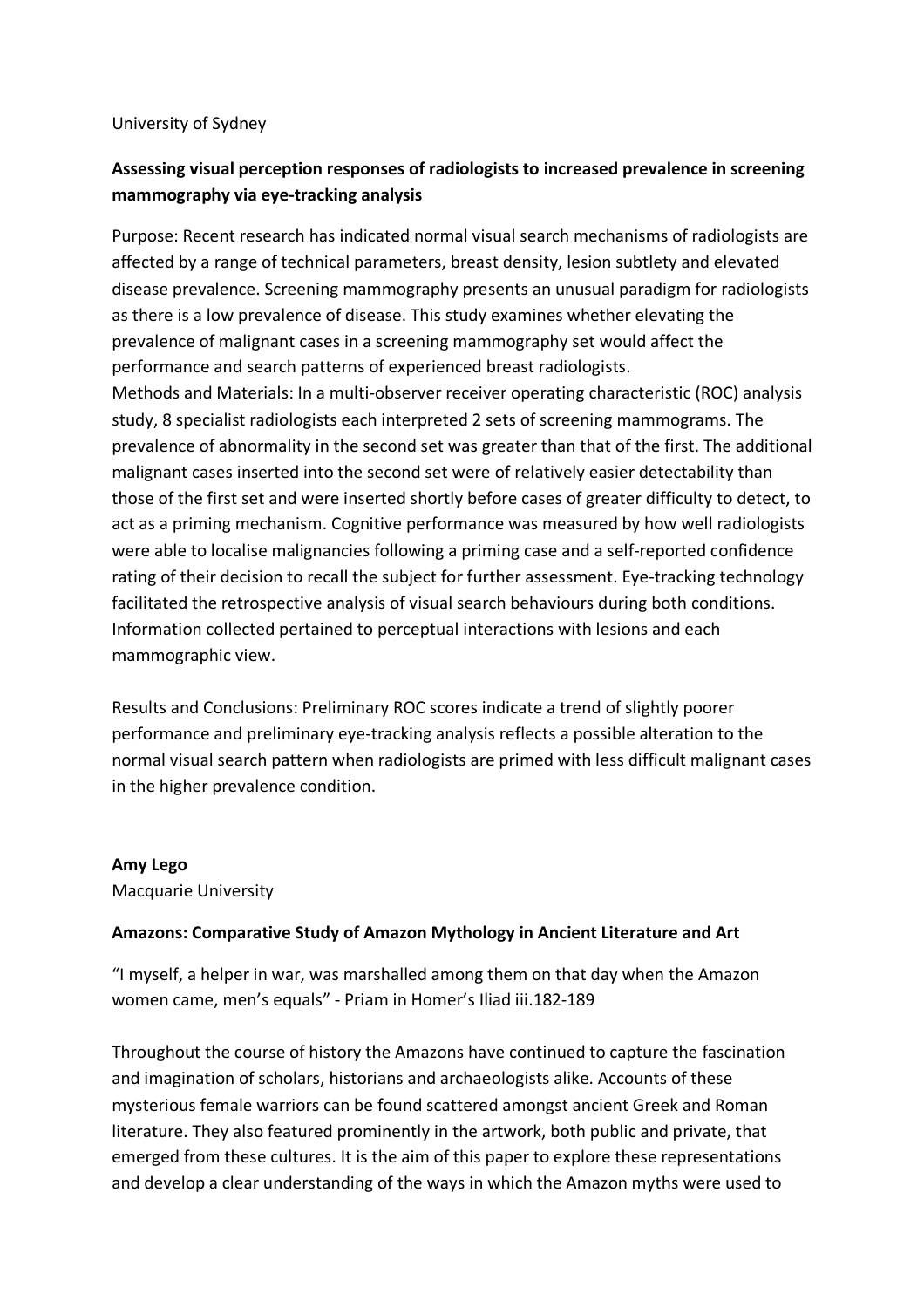shape and manipulate the views of their relevant audiences. It will also attempt to highlight obvious similarities and differences that emerge from this study. As such this paper will begin by considering the extant ancient Greek literature which offers recounts of these women. It will then consider the ancient Greek iconography available which portrays these women. This will be followed by a reflection of the extant ancient Roman literature, before an overview of Roman iconography and how the Amazons featured in this.

## **Ann Carrigan**

#### Macquarie University

#### **Expert Performance of Medical Sonographers**

Decrements in work performance can have serious consequences in the context of medical imaging professionals. In many countries, ultrasound examinations are reported by a radiologist from a set of static images once captured by a sonographer (ultrasound technologist). Sonographers therefore hold the unique responsibility for detecting pathologies in real-time and presenting relevant images to the radiologist. The negative effects of fatigue on radiologist performance are well documented but no known signal detection studies have been performed on medical sonographers. This study aims to explore if any decrement in clinical performance occurred across time and if this was positively related to spatial, but not verbal persistence tasks and furthermore whether these outcomes were moderated by fatigue. Thirty participants were tested using a repeated measures design before and after a 4 hour working session. To measure clinical performance, a monitor presented fifty randomised ultrasound breast images which varied on whether a cancer was absent or present and on degree of detection difficulty. The participants rated whether a cancer was detected and their decision confidence, facilitating calculation of sensitivity, specificity, ROC and JAFROC figures of merit. For six participants, eye-tracking data was recorded using the Tobii X50 TM remote eye-tracking system. To investigate psychological variables, the participants completed partially unsolvable spatial (spot-the-difference puzzle) and verbal (anagram) persistence tasks. The results revealed that the sonographers' sensitivity, ROC and JAFROC scores were significantly higher after a morning session of work. This suggests that perceptual priming may have occurred. These early findings may have important clinical implications in the domain of medical imaging signal detection.

#### **Audri Biswas**

Macquarie University

#### **A High Technology Answer to the Question, "Where am I?"**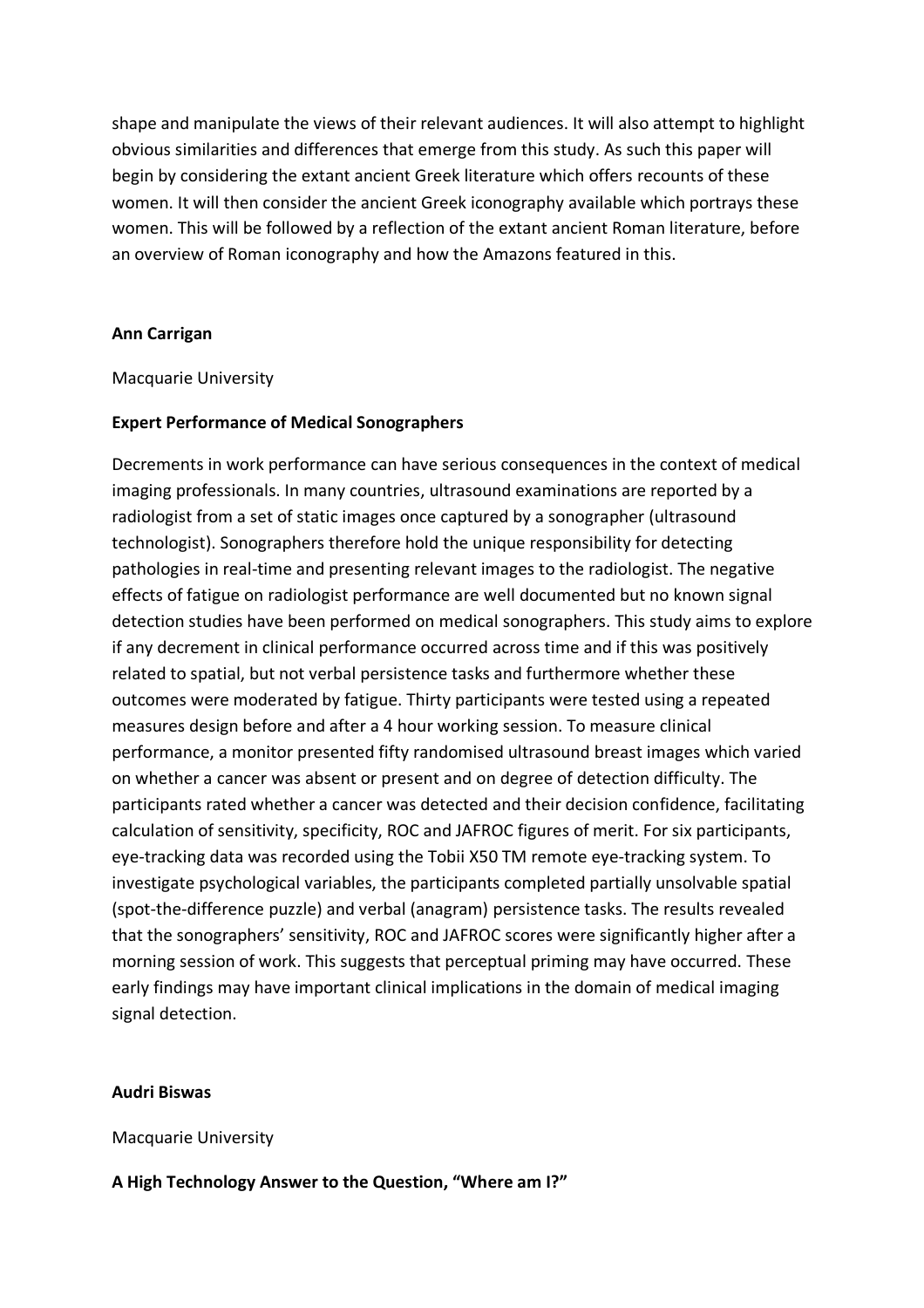Localisation and tracking of wireless nodes in indoor surroundings has had a great impact upon the productivity and efficiency of several crucial applications, including fire rescue missions. In complex environments, such as the interiors of buildings and tunnels, localisation of a wireless node can prove to be a challenging task due to the introduction of multipath signals and physical constraints on signal propagation. In such cases, the wireless node remains hidden from the direct line sight of anchor stations due to concrete structures blocking the signal propagation path. CSIRO has developed a platform called WASP (Wireless Ad hoc System for Positioning), which uses a Cooperative Localisation Algorithm to successfully position a hidden wireless node located inside a geometrically complex indoor environment.

In this paper I present the performance analysis of two localisation algorithms of WASP. The performances were evaluated for different scenarios and the results accurately describe the positioning capabilities of the algorithms. The performance of each algorithm was compared to the Cramer-Rao lower bound, which is a benchmark on achievable position error. In the course of analysing the algorithms, an improvement to enhance the performance of Cooperative Localisation Algorithms in complex scenarios was suggested. The paper contains a description of the steps involved in the analysis process along with a derivation of the Cramer-Rao bound for an unbiased estimator.

The scenarios used for algorithm performance determination were based upon the conditions encountered in an outdoor soccer game. The complexities of the scenarios were increased by reducing the network coverage of the anchor nodes. Although outdoor scenarios were considered, the performance determination approaches may be directly extended to indoor localisation scenarios.

## **Billi McCarthy-Price**

## University of Western Australia

# **A Valuable Necessity or a Waste of Time? An Exploration of the Perceptions of Undergraduate Students at the University of Western Australia towards Studying a Language other than English**

An overwhelming percentage of Australian university graduates remain strikingly monolingual, despite an increasing internationalisation of higher education. Indeed, the number of enrolments in tertiary Langauge other than English (LOTE) programs in Australia has been limited in the last decade, even with the growing awareness of the need for graduates to possess an intercultural adaptability and knowledge of foreign languages in order to operate in an increasingly multinational employment environment (Leask & Carrol, 2011). This study aims to explore the underlying attitudes and perceptions of undergraduate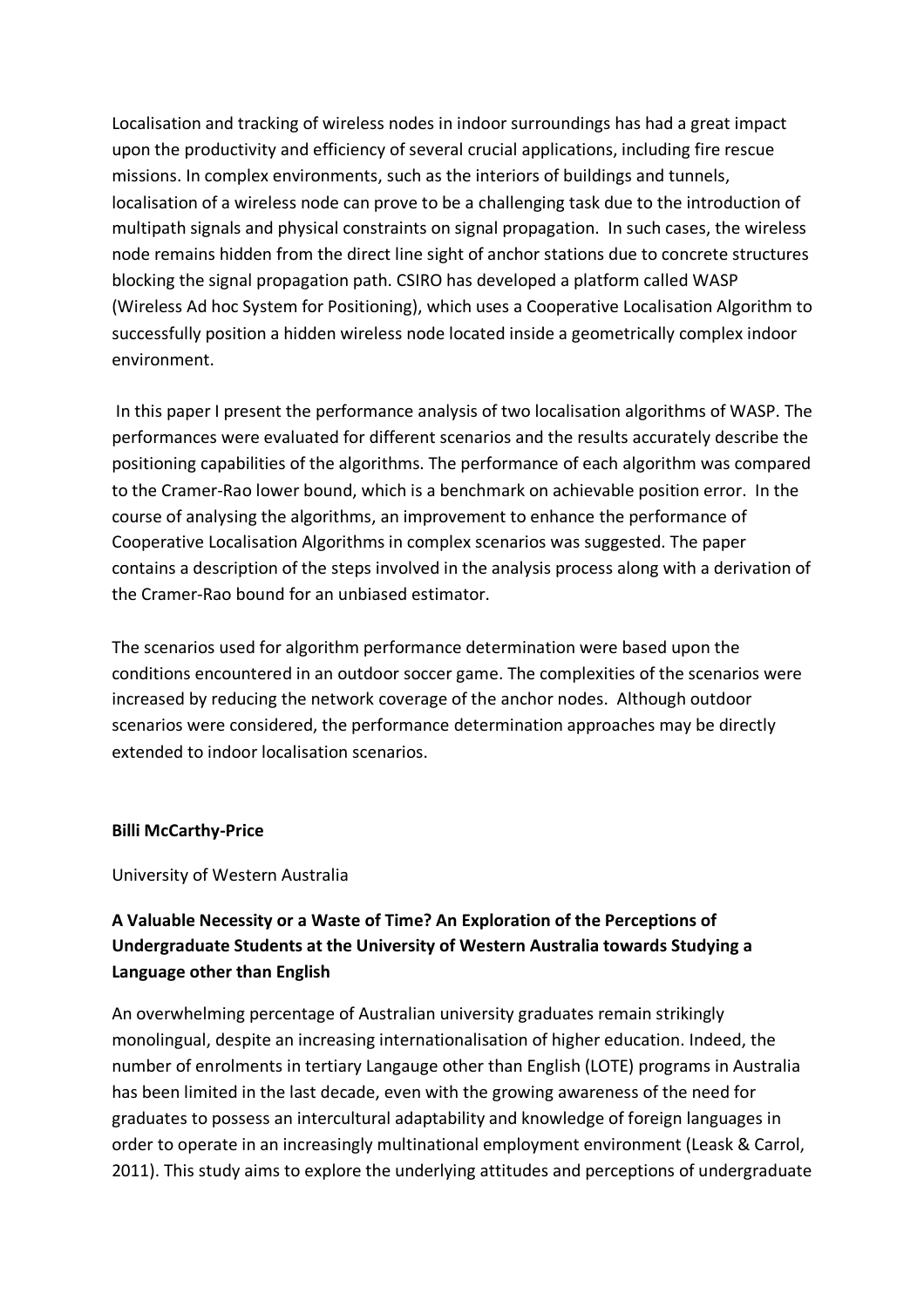students in the recently introduced new courses of study at The University of Western Australia, towards studying a LOTE. The new courses provide students with the additional requirement of completing four "broadening units" outside of their primary degree and students are able to satisfy these by electing to study a LOTE, however there is limited data available to assess whether this opportunity has affected undergraduate perceptions towards language study in any significant way. Thus, an anonymous online survey was sent to a sample of both male and female, domestic and international students enrolled in any of the five undergraduate degrees in the new courses of study and was completed by 225 students. An analysis of participants' responses has exposed a number of key factors that influence undergraduate students' choices to study a LOTE unit, including interest in the language and the possibility of using a LOTE in one's future career, as well as a number of key themes, including the small value students placed on LOTE, despite being aware of the wide range of benefits. The survey responses have highlighted the urgent need for increased availability and quality of LOTE programs at a tertiary level, as well as for greater information and support available to students who are inexperienced or new to learning a LOTE.

## **Brad Wright**

Charles Sturt University

# **Personal Development, Health and Physical Education Higher School Certificate Markers' Perceptions of the New South Wales Higher School Certificate Online Website: A Quantitative Study**

The New South Wales (NSW) Higher School Certificate (HSC) Online website is an online educational learning resource designed for teachers, students and parents of students who are involved in the HSC process. Previously to this research, there had been no formal evaluation of the website. As students' HSC results have significant influence on their career options, tertiary course acceptance and other potential life choices, it is paramount that the resources which are used to prepare them for the HSC examinations are effective and of high quality.

In 2012, 96 Personal Development, Health and Physical Education (PDHPE) HSC markers completed a questionnaire designed to investigate their perceptions of the NSW HSC Online website. The questionnaire was distributed at the PDHPE HSC marking centre located at Homebush, NSW, and analysed via the quantitative paradigm by using frequency counts, chi squared and Pearson Product Moment correlational analysis.

Although participants generally perceived the website as a high quality learning resource, they identified various areas which required improvement, specifically the level of interactivity within website. Subsequently, by addressing the suggestions recommended as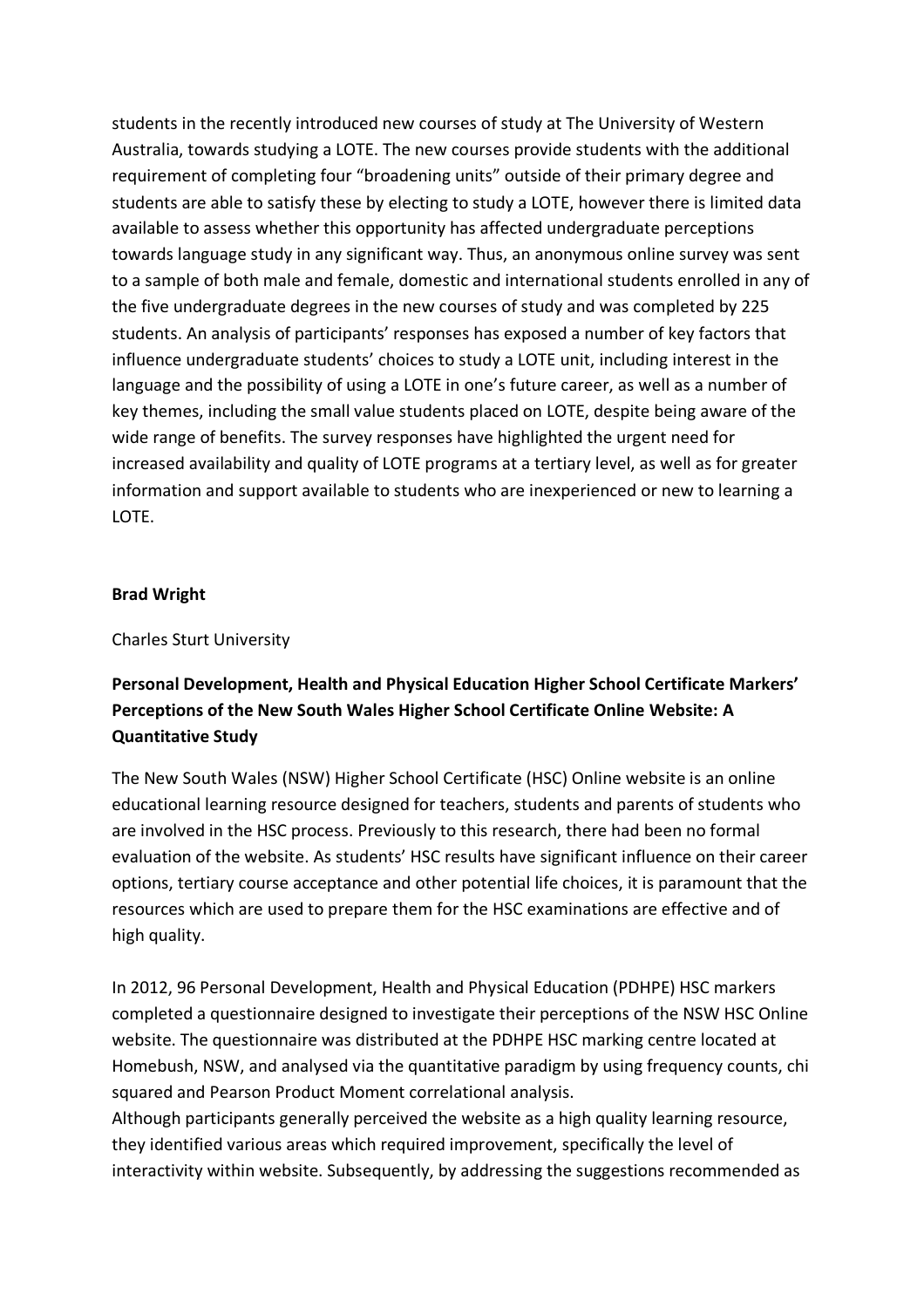a result of the findings of this research, the website can more effectively assist teachers to prepare students for their HSC examinations.

# **Chai Boon Tan, Wei Chern Soo, May Chee Lee**

## Macquarie University

# **Finding the best method of delivering the unit, Gambling, Sport and Medicine (STAT 175), from the perspective of the students in order to maximise student engagement**

STAT 175, Gambling, Sport and Medicine, is a statistical planet unit offered in both semesters attracting around 300 students each year at Macquarie University. This unit introduces applied quantitative techniques via practical applications in the areas of gambling, sport and medical science. Currently, STAT 175 is delivered mainly through lectures and tutorials with complementary teaching and learning resources such as textbook, sample laboratory questions, consultation hours and Echo Recording (lecture recording available online). Despite the interesting and practical content of the unit, students' engagement has not been satisfactory throughout the years. One of the main reasons for this may be that it is neither a core unit for any major nor a prerequisite to any subsequent units. Hence, students tend to show lackadaisical attitude towards this unit. After rounds of discussions with the unit convener, we inferred that the current delivery method of this unit could be improved. Therefore, the purpose of this study is to investigate students' preference of delivery method so that resources could be channeled more effectively to maximize students' engagement. This year's STAT 175 students were surveyed in an effort to find the teaching delivery methods students find the most useful for their learning. For instance, students were asked whether they find online discussion forum useful if there is any. The preliminary data analysis shows that a majority of students find it useful. This suggests that introduction of online discussion forum can be beneficial. The outcome of this research will be used to outline a proposal to the unit convenor regarding the preferred delivery method from students' perspective. We hope this would improve the future delivery of this unit, which would in turn benefit future students of STAT 175. Despite the specific practicality of this research, we hope this research could serve as a reference for other similar units and/or further studies.

# **Charlotte King**

The University of Western Australia

## **Why international students choose UWA for an exchange experience**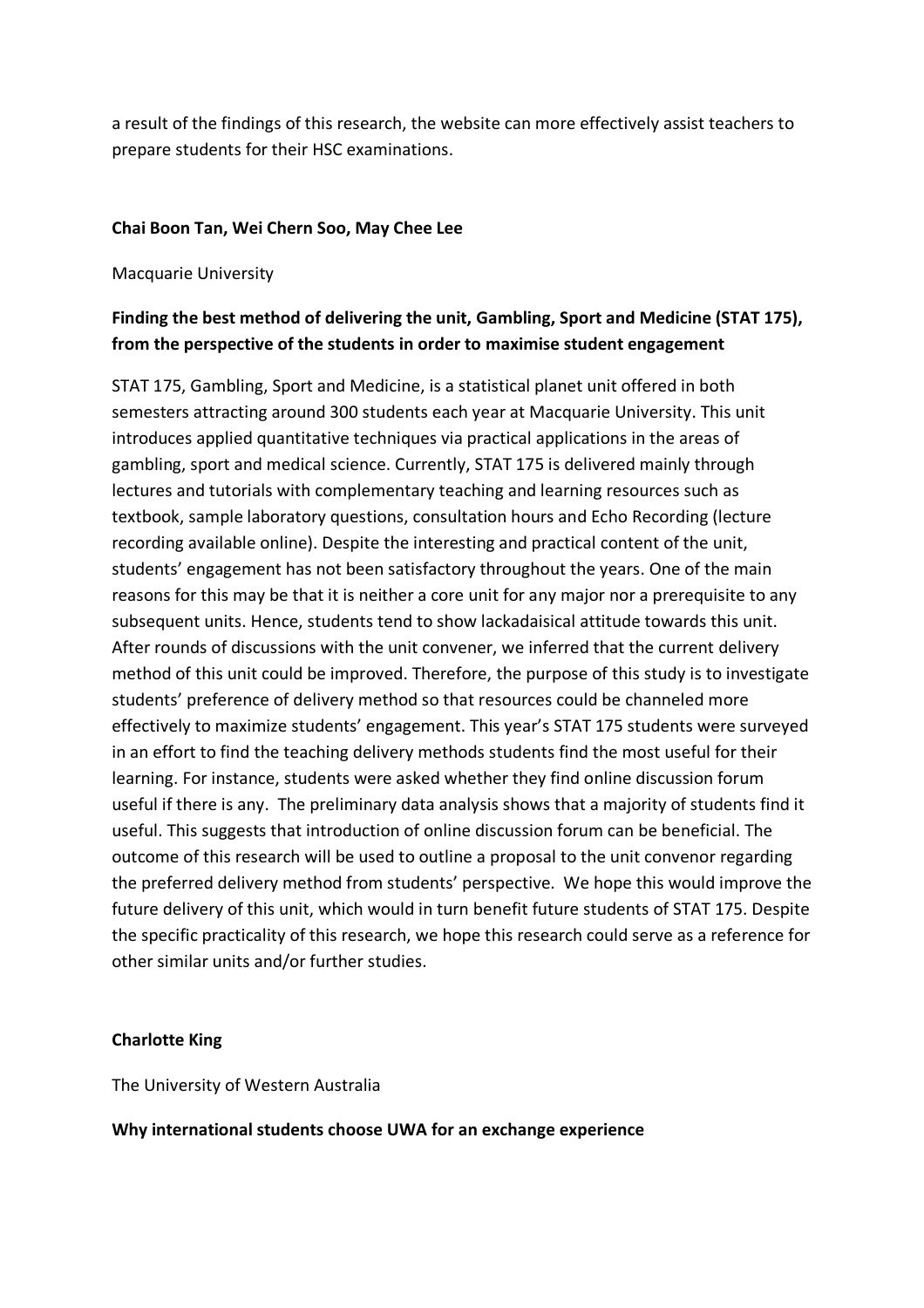As a result of global expansion, a growing number of students are choosing to study overseas. Education in Australia is well established and The University of Western Australia is the institution of choice for thousands of international exchange students every year, yet the factors leading to this choice are widely unknown. The focus for the current research in this area is limited to the negative outcomes and problems encountered whilst on exchange such as language difficulties and loneliness. In response, this investigation adopted a holistic qualitative approach aimed at generating a theory on what drives institutional choice for international students. The study draws on the perceptions of overseas exchange students through the use of interview and survey techniques. Five overseas exchange students took part in one-on-one interviews. Based on the findings, a survey was then developed and distributed to a larger group of overseas exchange students. Both the interviews and surveys were limited to those students completing a six month to one year exchange at the institution in which the study was conducted. While the results proved broad and varied, trends emerged that point to certain educational and social factors as key drivers of institutional choice for international students. As nations become more interested in student flow across borders (Altbach, 2004), so this research project will be of value to universities seeking to attract overseas exchange students. This study will contribute to a growing body of research based on international study experiences for use by education providers across the globe.

## **Claudia von Peltz**

## The University of Western Australia

## **International medical students, where to now?**

Introduction: Recent media attention has drawn attention to difficulties in retaining locally trained international medical students after graduation, but few have queried the impact of this on the students. This study describes the perceptions and expectations of current international medical students. It explores international medical students intentions upon graduation, the factors that influence their decisions and therefore what can be done in order to improve locally trained graduate retention.

Methods: Between September and November 2012, a prospective mixed qualitiativequantitative online survey was sent to all currently enrolled international medical students at an Australian university.

Results: Of the 130 international medical students surveyed, complete responses were received from 77 (59%). Results showed a diverse student demographic with the majority (83%) wishing to remain in Australia upon graduation and 94% intending to apply for an Australian internship. Uncertainty over employment prospects and personal factors played a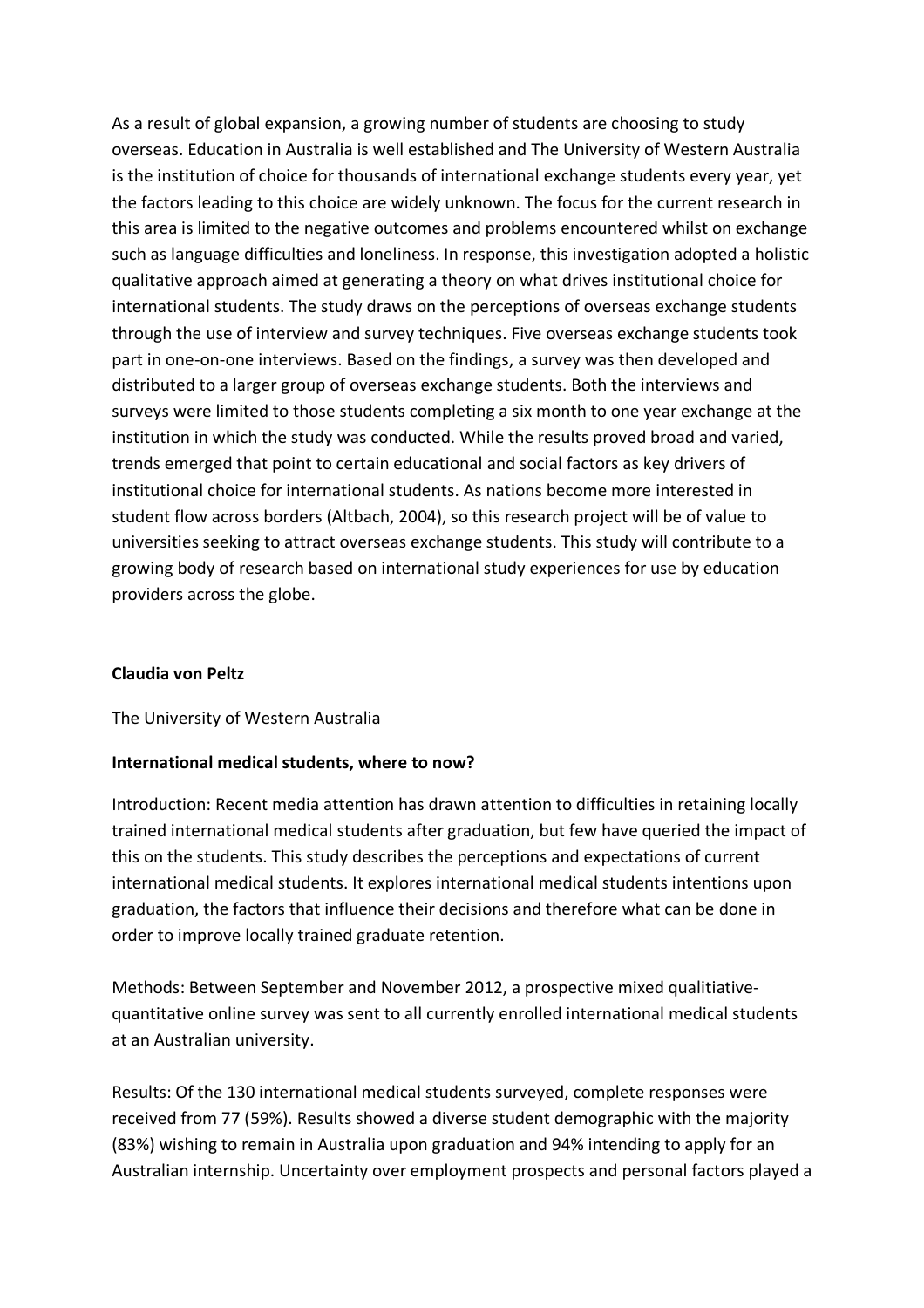major role in deciding where to practice as new graduates. Students further noted that they may not return to Australia in the future if they were to be excluded at this point in their career.

Conclusion: There is significant long-term value to be gained from the retention of locally trained international doctors. Current students express desires to remain in Australia upon graduation, and consider their options from an early stage, but display concern and doubt over the ability to remain in the face of external barriers. Retaining these graduates postqualification will require optimising student engagement with university support structures, and for strategic workforce planning to match internship availability to projected graduate numbers.

#### **Dac Khoa Nguyen**

#### Macquarie University

#### **Climate change and the increased risk in the insurance industry**

There has been no solid economic argument for taking action to prevent or amend the effects of climate change due to the uncertainty in its timing and the level of its impact. However, the rise in economic cost in recent years due to unpredictable variability in weather appears to be a potential longer term threat of catastrophic losses. After another summer of flooding and extreme weather volatility, Australia has been re-rated on the international insurance markets (Insurance Council of Australia). Through the use of time series analysis, the research shows that growing levels of climate variability directly gives rise to the variability in the level of damage to insured assets which will then incur a negative economic cost justifying an increase in insurance premiums. Recent continuous occurrences of weather related catastrophes with consequent huge losses to the insurance industry have proven the direct link between volatile weather change and negative impacts on the insurance industry. Long term solutions instead of the short term method of raising premiums, should be taken as soon as possible, to prevent further loss caused by climate change.

#### **Daniel Guilbert**

#### Macquarie University

**Understanding student engagement with research: A study of pre-service teachers' perceptions of research**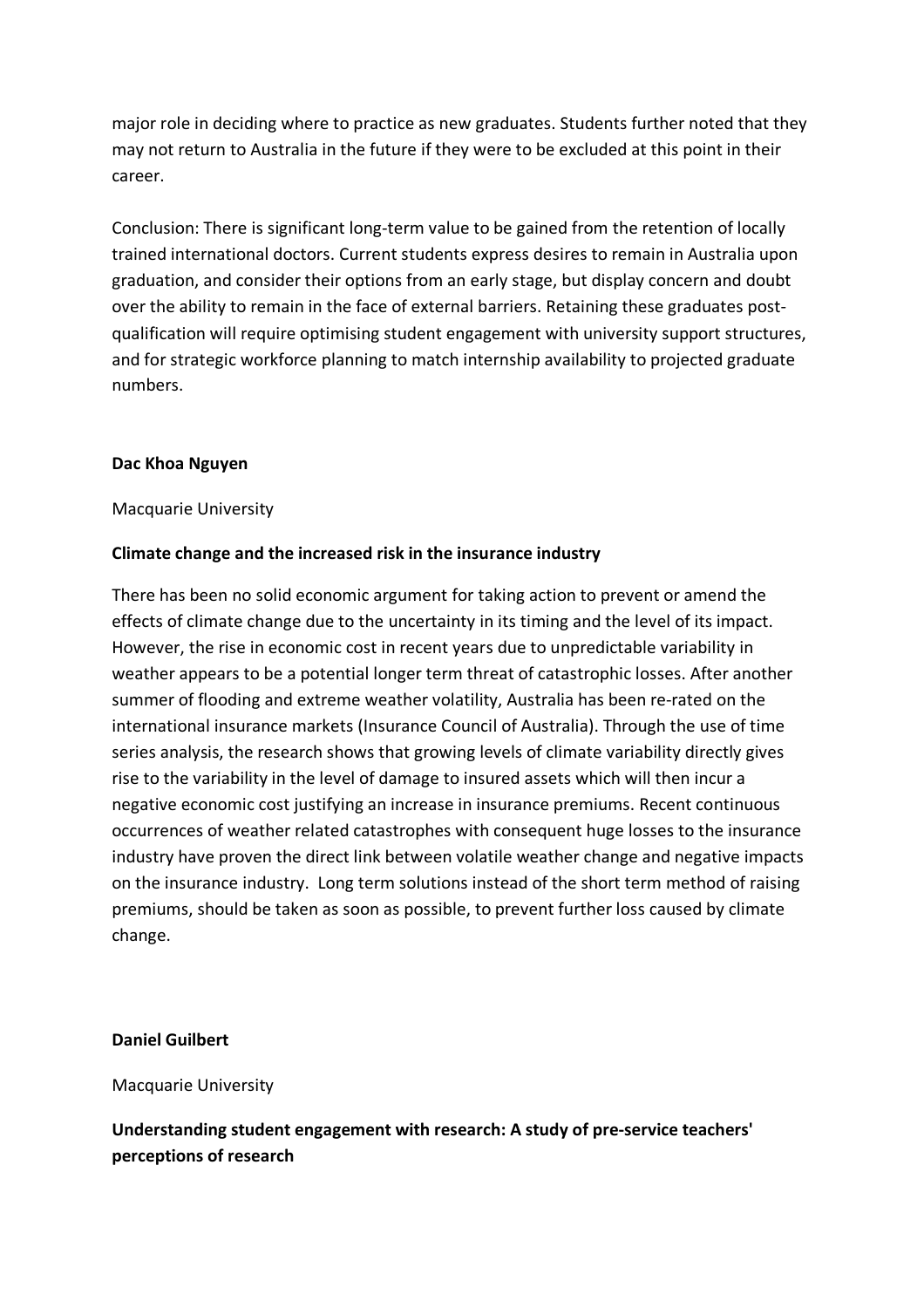Studies suggest that engagement in research activities can benefit undergraduate students in a number of ways. Research activities allow students to take ownership of their work and can lead to a deeper interest in, and understanding of, subject material. Research activities assist students in dissecting and interpreting the research reports of others, and have been shown to enhance or sustain undergraduate students' motivation for postgraduate study. Researchers have also noted links between undergraduate research engagement and improvements in student self-identity and self-efficacy.

Research activities, however, can represent a source of considerable anxiety for many undergraduate students. Common concerns include time limitations, inadequate support from academic staff, and uncertainty about gathering and analysing data. For academic staff looking to integrate research activities into their delivery of undergraduate programs, it is important that research activities are designed in such a way that they allow students to overcome their concerns and access the full benefits of research. This challenge demands that educators develop a stronger understanding of the factors affecting research engagement amongst undergraduate students.

This study aims to explore these factors as they affect pre-service teachers at Macquarie University. Using quantitative and qualitative data obtained through survey responses (N=235) and focus group interviews, this study investigates whether pre-service teachers at Macquarie University engage with research, and explores the factors that influence their level of engagement or disengagement with research. Results suggest that intrinsicallymotivated students are more likely than extrinsically-motivated students to enjoy research. Also, pre-service teachers who possess research experience are more likely, compared to those lacking research experience, to view research as a valuable activity that the university should promote. The paper goes on to discuss the implications of these results for the effective organisation and promotion of research activities at the undergraduate level.

#### **Dean Croxon**

#### Macquarie University

# **Fair Go with Web 2.0: Effective strategies for the democratisation of teaching and learning processes using Web 2.0 technologies**

This paper is a review of literature from 2009 to 2013 regarding the effective use of Web 2.0 technologies as democratising agents of learning and teaching processes in higher education. Web 2.0 technologies inherently facilitate and encourage core aspects of democratised learning, a concept addressing equal opportunity in the classroom. Such opportunities include: equal access to appropriate learning tools, the subversion of social and cultural barriers that hinder participation, and the blurring of lines that demarcate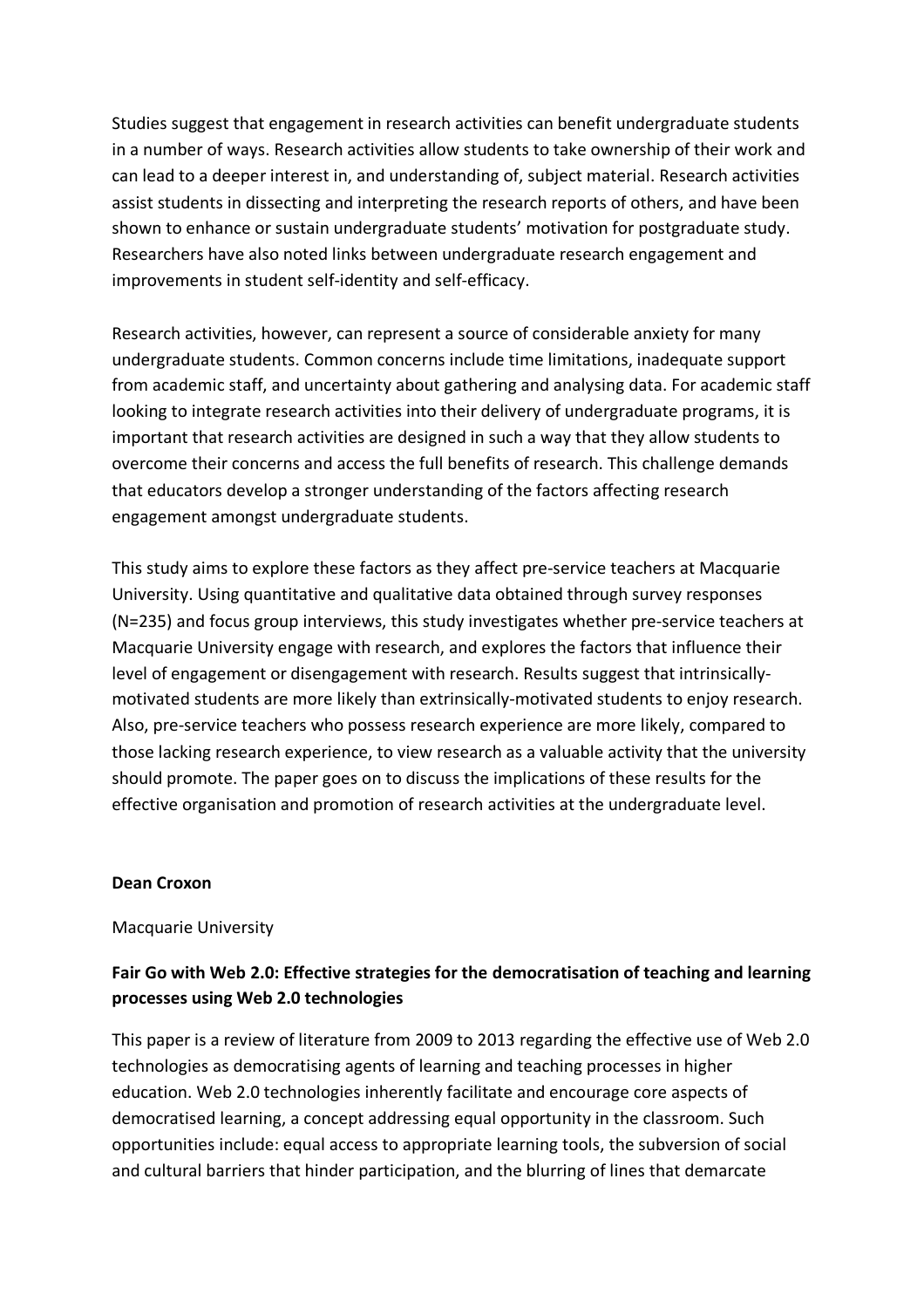traditional student-teacher roles. This review has (1) identified how Web 2.0 technologies have been implemented into university level instruction, and (2) analysed the utility and effectiveness of such implementations in democratising learning and teaching processes. Relevant literature was gathered via a systematic collection process from four educational databases: ERIC, Scopus, Web of Science, and Academic Search Premier. The review found that the use and effect of Web 2.0 technologies as democratising agents within higher education classrooms was rarely afforded any focus within pedagogical discourse and that where Web 2.0 technologies were being integrated into university curricula, such technologies were largely supplemental facets of traditional pedagogies. As a result, they were not being utilised to great effect as their implementation necessitates a pedagogical approach that seats Web 2.0 at its core. It has been found that Web 2.0 technologies serve as effective democratising agents when applied within an appropriate pedagogical model.

# **Douglas McDonald**

University of Technology, Sydney

# **The Meaning of Life: Socio-Economic Rights and the Constitution of India**

This paper examines the protection of social and economic rights under the Constitution of India ("the Constitution"). At its inception, only civil and political rights were considered to be enforceable under the Constitution; however, since the late 1970s, the Indian Supreme Court ("the Court") has interpreted the Constitution as ensuring an enforceable 'right to human dignity'. The amorphous notion of 'dignity' has been held to encompass rights to education, healthcare and subsistence, and to impose corresponding duties upon the state to ensure such rights.

This paper analyses the causes of this interpretive shift, including the changing nature of litigation before the Court, the Court's attempts to reinforce popular perceptions of its legitimacy and the contributions of individual Justices. The relative contributions of each of these factors are evaluated. This paper argues that no individual cause of the Court's turn towards activism can be viewed in isolation from the Court's historical constitutional context or simultaneous political developments, with the corresponding decline in the legitimacy, reputation and capacities of other branches of the Indian state judged to be as responsible for the Court's changing approach as developments within the Court itself.

This paper draws upon the author's research as a recipient of the 2011 Prime Minister's Australia Asia Award, including coursework and independent research completed at the National Law School of India University, Bangalore. This paper also draws upon the author's practical experiences in Indian constitutional litigation while working at the Alternative Law Forum (a public interest law firm in Bangalore), including involvement in cases in the High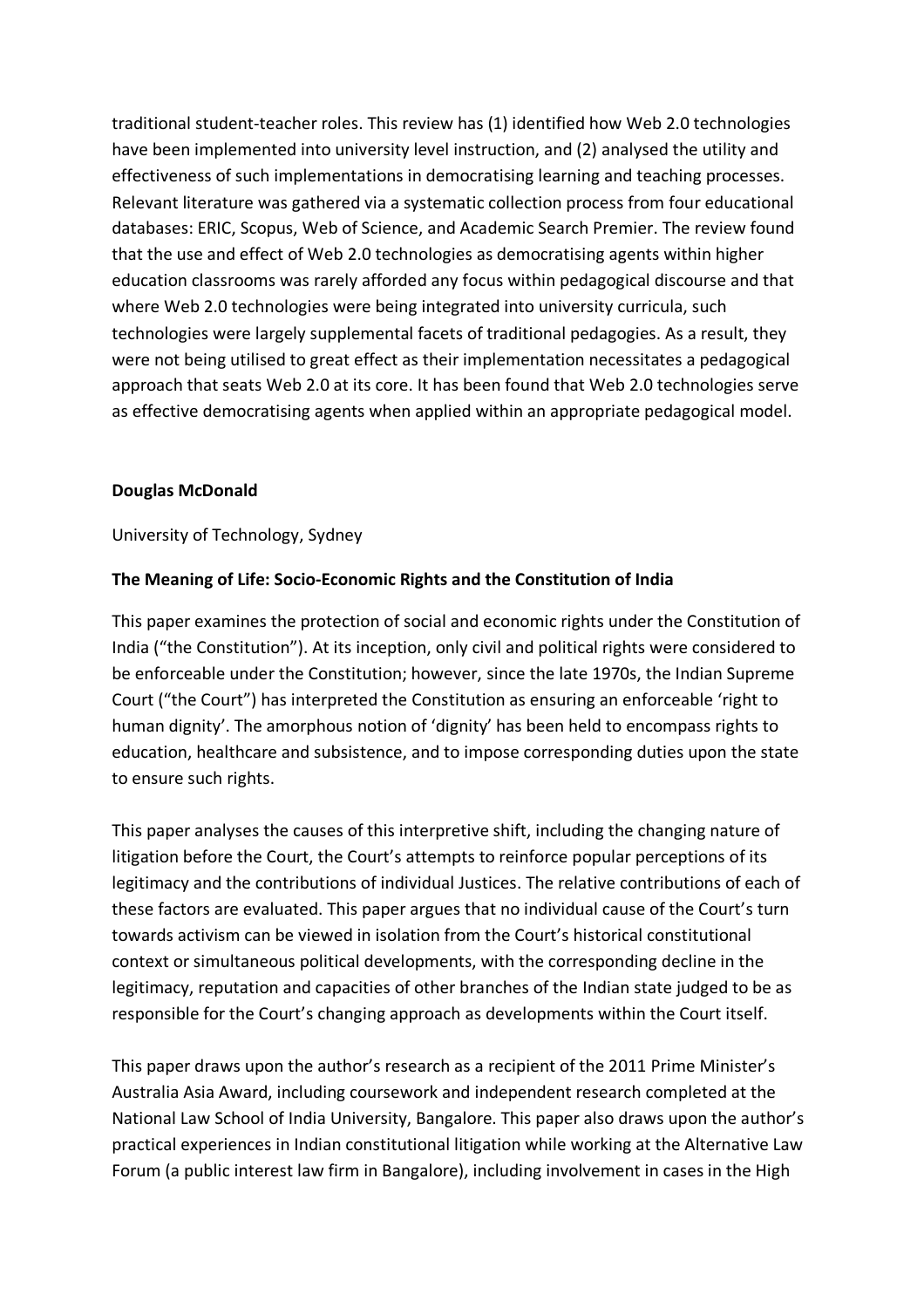Court of Karnataka with regard to the constitutional 'right to life'. In addition, this paper draws upon scholarship by Indian and international academics, as well as decisions of the Supreme Court and High Courts of India.

## **Eesha Patel**

University of Western Australia

# **Assisting International Students at University: A Teachers' Perspective**

Students entering into a foreign learning environment need to adapt into a new educational and social environment. Previous research has indicated the need for teachers to be aware of this, and whilst some research has been conducted to gain an understanding of the perspectives that teachers in tertiary education have towards international students, there have been limited studies conducted within Australia, and none within the University of Western Australia (UWA). This study utilizes previous research conducted both within and outside of Australia and, through the use of preliminary face-to-face interviews and cross faculty surveys distributed throughout UWA, provides an insight into international experience of students from the teachers' perspective. The responses from the surveys can be categorized into four main general types of responses, as shown in a study conducted by Carroll (Carroll 2005). These attitudes range from denial; teachers who claim their job is to teach and it is the students' responsibility to learn, to teachers to teachers that acknowledge and appreciate student diversity and subsequently accommodate and adjust their practices to suit. A greater understanding of the dominant attitudes towards teaching international students provides a solid foundation for identifying how to university can better assist international students to adapt to university life in a foreign country. The research extracts the dominant attitudes, placing them within Carroll's framework, whilst also bringing light to the roles and responsibilities of the institution in assisting academic staff and international students work together to assimilate into a foreign university.

## **Fiona Ng**

The University of Sydney

## **Weather and Health: A Rural Perspective**

Background: Over the past decade Australia has experienced a number of extreme weather events including prolonged drought and extensive flooding. Although extreme weather events affect all communities, rural communities are at increased risk as they depend on the weather and the land for their livelihood. Extreme weather events have the potential to adversely affect an individual's mental and physical health status.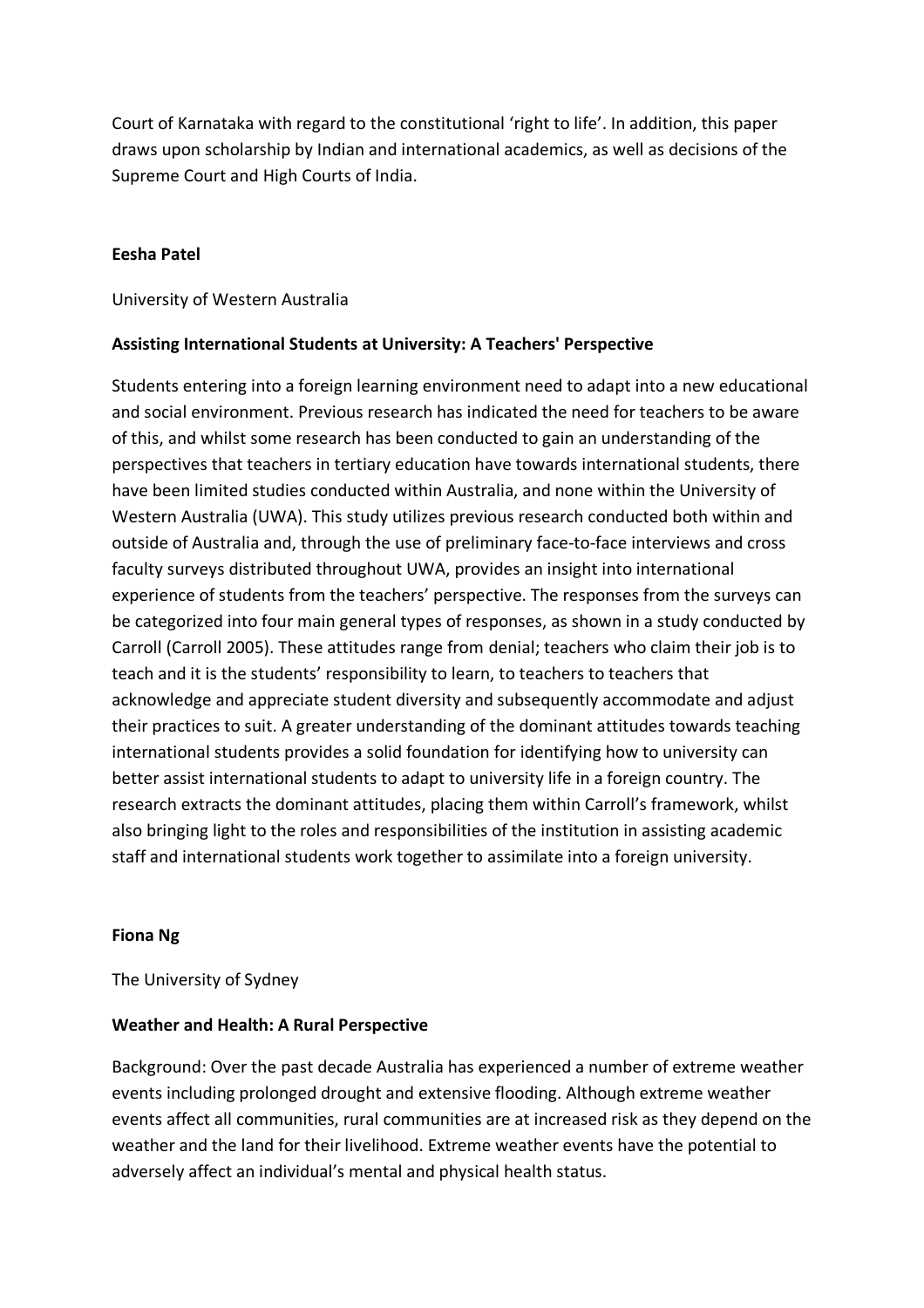Between 1997 and 2009, the Central Western and Riverina regions of New South Wales (NSW) experienced prolonged drought. In early 2012, higher than average rainfall in the region caused extensive flooding, leading to the evacuation of some small towns. Although a flood event following extensive drought could be considered beneficial, rural communities struggle to manage the consequences of one extreme event after another – each of which have the potential to impact on mental and physical health.

Research Questions: The Weather and Health rural project investigated whether: 1) extreme weather events impact on the health and wellbeing of residents living in the Central West and Riverina regions of NSW and if so how? and

2) an individual's community role alters the way they experience and perceive extreme weather events.

Methodology: This qualitative study was conducted in four NSW regional towns that had experienced both prolonged drought and severe flooding in the last 10 years. In-depth semistructured interviews and focus groups were used to collect information rich data on the experiences of residents, health service providers and council members in the four areas under study. Responses were transcribed verbatim, coded and analysed using thematic and content analysis.

Summary of Conclusions: Preliminary analysis of data revealed that participants from each town experienced the impact of extreme weather events differently. The experience of an extreme event led to an increase in self-reported psychological (notably anxiety and fear of the recurrence of an extreme event), and physical health issues.

# **Harriet Flavel**

Macquarie University/Open Universities Australia

# **Compulsory homosexuality, compulsory heterosexuality and institutionalized extramarital sexual relations: coexistence of sociocultural institutions at Sparta**

The lengthy period of Sparta's eminence in the ancient world is considered to be a direct result of her ethos and related sociocultural structure. This study then considers sociocultural institutions seemingly peculiar to Sparta. These institutions are: compulsory homosexuality, compulsory heterosexuality, and institutionalised extramarital sexual relations. This study will consider the coexistence of these social institutions, their individual and collective purposes, and their implications for Spartiate individuals of both sexes. The choice of terms in the study will be discussed. Parallels within the ancient world, in both Crete and Thebes, are considered. This is a study principally based on close reading and analysis of ancient literary texts, and secondarily of modern scholarship. The preliminary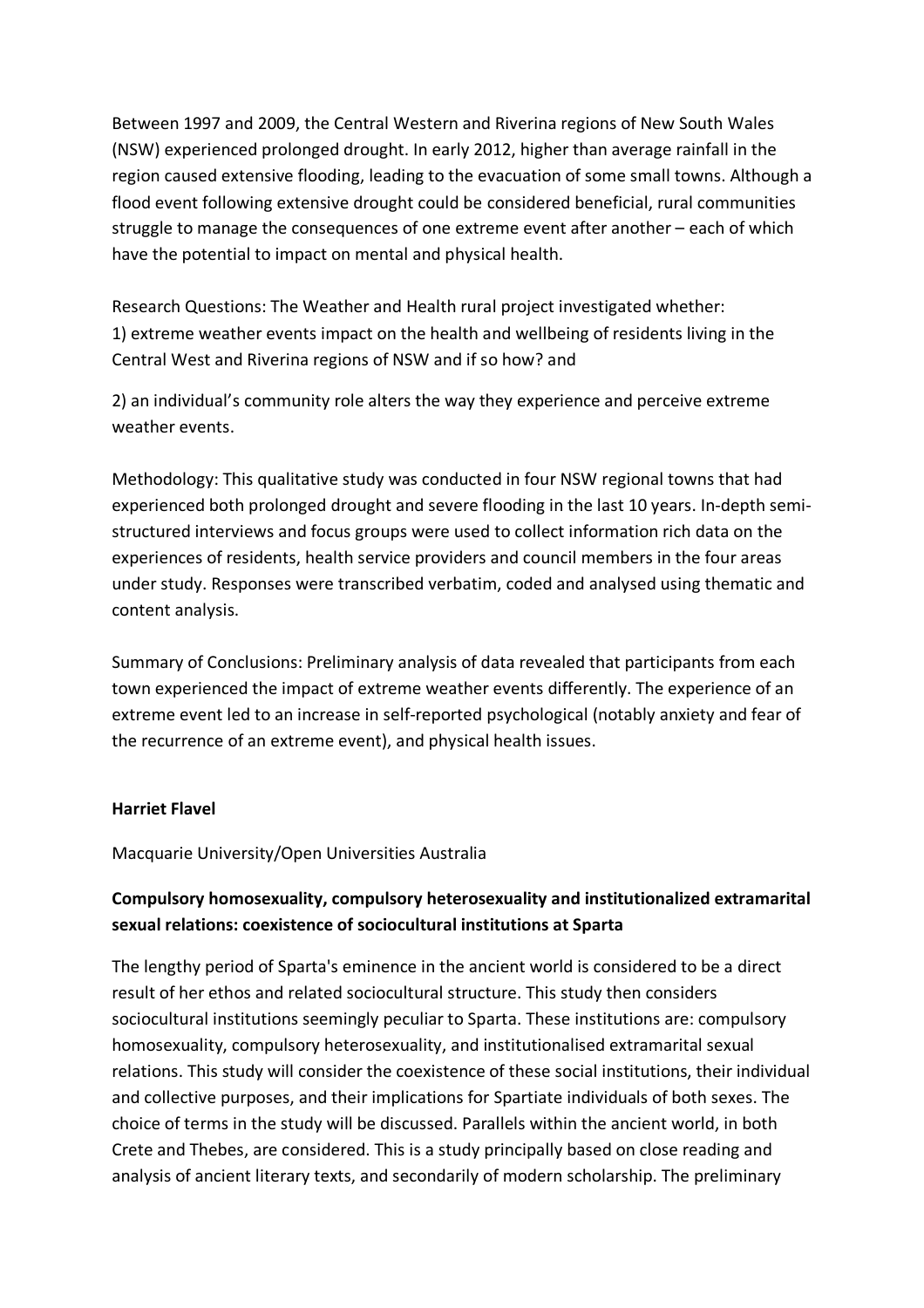conclusions of this research show that both the compulsory pederastic pedagogic homosexual relationship and the compulsory heterosexual marriage relationship existed for the purpose of the Spartan army. They functioned to strengthen the relations between generations in the existing army, and to breed Spartiates for the future, from Spartiate genes. The practice of institutionalised extramarital sexual relations is considered to be related to the latter. While the primary purpose of this study is not to make sweeping generalisations about the nature of sexuality, relationships and sociocultural institutions in all human beings over the ages, this study proposes that the presence of a 'higher purpose', committed to by all at Sparta, permitted a flexibility in what we might otherwise (and especially today) see as inflexible, inviolate identities and institutions. Previous studies have focused on individual institutions, and/or have been censorial or somewhat sensationalised in their approach. This study aims to look at these institutions in a new light by taking an even-handed look at the ways in which they fit together.

#### **Jessica Smith, Elliot Nunn, Melissa Legendre and Nadia Sloan**

University of Western Australia

#### **Bioneers: An Insight into the Fluid Nature of Research**

The discovery of knowledge has been pivotal to the development of our society. From the invention of the wheel to the development of modern pharmaceuticals, our world could not function without the constant inflow of novel ideas. Research is central to the unveiling of this knowledge. Universities understand that it is important for students to acquire this skill in order to ensure there is progress in the future. To encourage students to embark on their research journey early, the University of Western Australia (UWA) has developed its Bachelor of Philosophy (Honours) program: an undergraduate research degree.

Students conducting research for the first time may initially ask "what is research and how do I do it?" They may turn to publications that outline the research process in a set number of stages and give them guidelines on how to conduct research "properly." However, can we truly capture the nature of research in a set of steps? As second-year Bachelor of Philosophy (Honours) students, we hoped to shed light on this query by using a case study to analyse how theoretical research paradigms are implemented in practice. We investigated the research process carried out by SymbioticA, a research laboratory at UWA that enables artists to utilise biological techniques to create art that comments on the rapidly changing field of biological science. By comparing and contrasting SymbioticA's practices with a theoretical model of research, we revealed that research cannot be simplistically defined by a series of steps as there are multiple routes to answer research questions. We discovered that research has a fluid nature and researchers have considerable freedom when choosing their methods. Through our paper we hope to help fellow undergraduate students to grasp the concept of research and to excite them about the endless possibilities research brings.

#### **Joel Evans**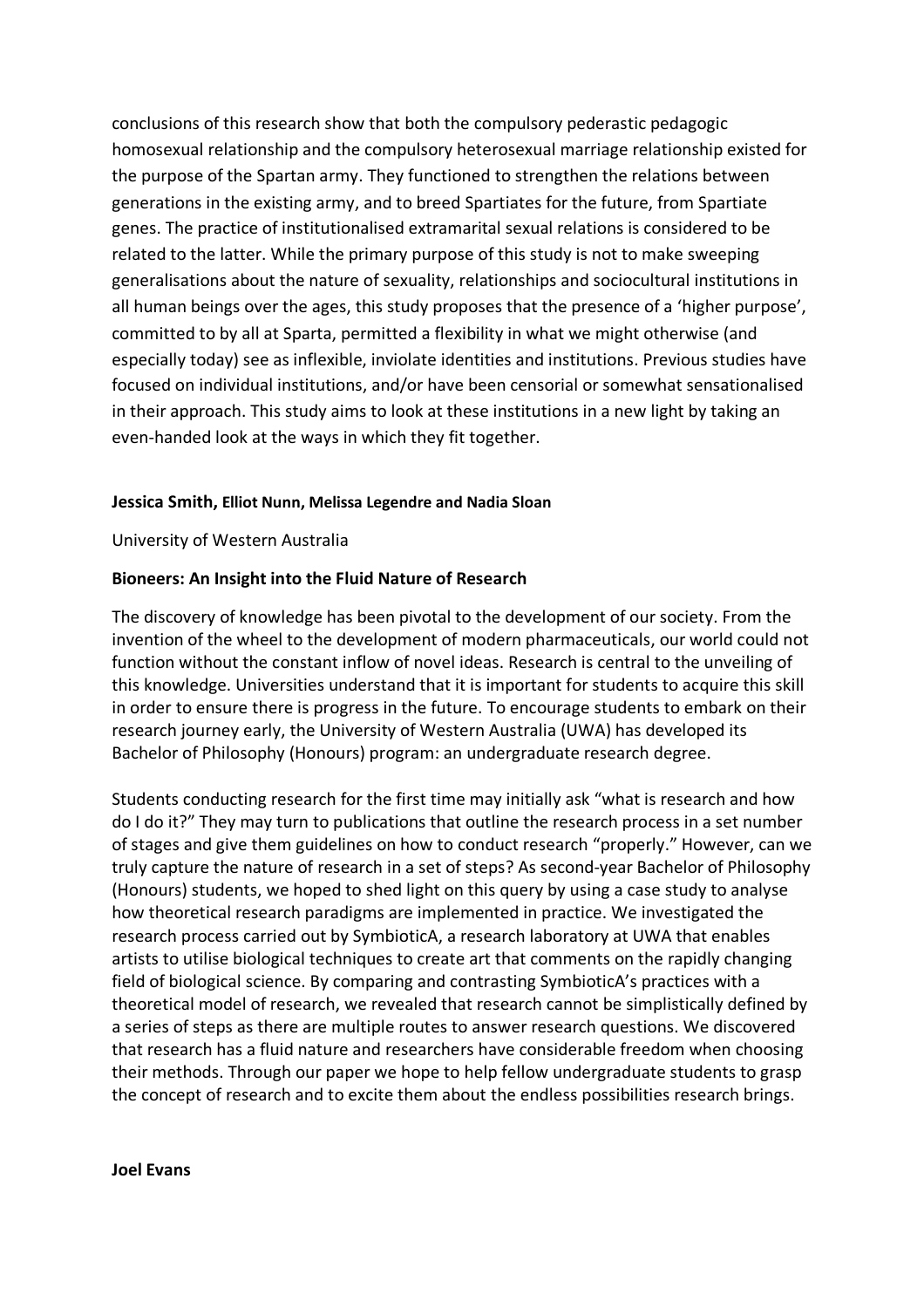#### Macquarie University

## **Roman Mentoring in Modern Universities: Mentoring in the Roman Republic**

Historically mentoring is a process of transferring knowledge from an experienced individual, to an inexperienced individual. It has been an integral aspect of educational agendas for thousands of years, as the value of peer mentoring is both enriching to the mentee's development, and the mentor's repute. This project aims to compare the mentoring practices of the Roman Republic to those of the contemporary world. The Roman Republic placed mentoring at the core of its educational systems. In an extremely competitive Roman world, the right mentor could guarantee not only political and social success, but also survival. Mentoring in the professions of oratory and politics has been chosen as examples from the Roman Republic, with the orator Cicero as a case study. Contemporary authors' opinions of what exactly constitutes mentoring, and the role of a mentor, are the foundations for the comparison of Republican practices to a selected modern case study: Macquarie University's "Telemachus Angels Ancient History Mentoring Program". Research papers and monographs have been utilised in conjunction with ancient evidence, particularly the writings of Cicero himself, and also the "Telemachus Angels" mission statement and mentoring projects. The juxtaposition of Roman and contemporary mentoring indicates that the similarities outweigh the differences in number. However the differences are not insignificant, for they highlight class, cultural and gender prejudices that were held as the norm in the Republic, mirrored in the West until the twentieth century. Whilst the attitudes toward and the focus of mentoring may have changed after the civil rights movements of recent memory, there is much to be learned from the practice of Republican mentoring. From Republican practices recommendations can be made to improve mentoring programs in modern universities.

#### **Joseph Bunton**

## University of Queensland

## **A Branch and Price Scheme for the Single Track Railway Line Problem**

The transportation of natural resources and around the world relies heavily upon extensive railway networks. Large sections of these networks can be single track, with these single track sections often causing bottlenecks in the network. Due to the age and remoteness of sections of such networks, upgrading the current infrastructure can be quite expensive or impossible. These factors make effective timetabling of such sections important. The Single Track Railway Line Problem involves the scheduling of such single track sections with several other operational constraint considered. We consider the problem of generating an optimal daily timetable on a single train network, maximising the number of trains through the network. Solution methods for this problem can be slow and scale poorly in problem size. To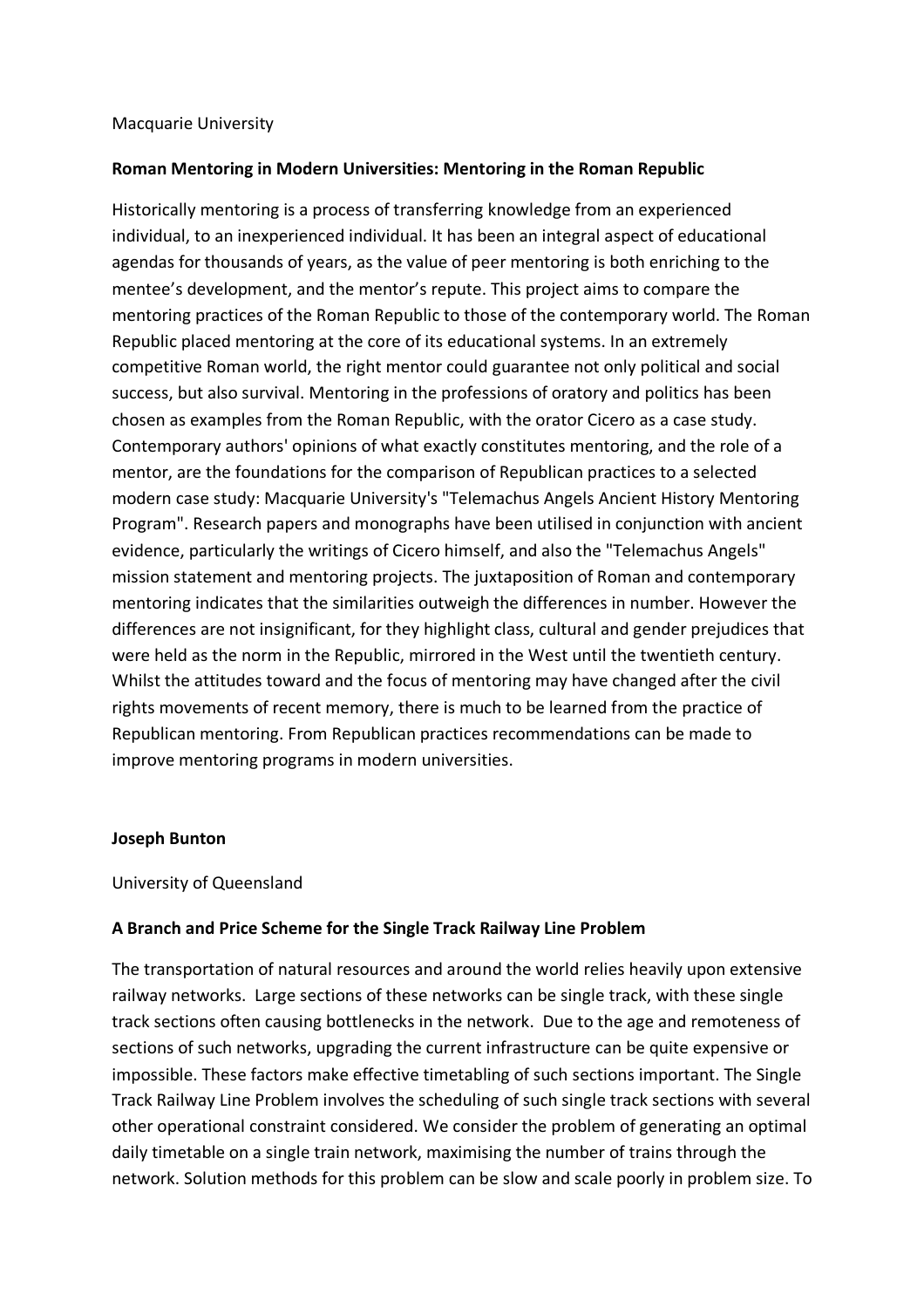combat this, we propose the use of a Branch & Price scheme for this problem. For larger problem sizes we also look at a heuristic Fix & Price method. Numerical experiments compare the performance of these methods with alternate solution methods including heuristic methods and a Job Shop model. Preliminary results suggest that while a full Branch and Price scheme might be unrealistic for real world size problems, a heuristic Fix and Price scheme may offer a balance between solution time and quality, comparable to other methods.

#### **Liam McCann**

Macquarie University

# **The Psychological Aspects of Historical and Autobiographical Memory: A Response To Norman Brown's "Living In History" Project**

Cognitive scientist Norman Brown's new work "Living in History; How War, Terrorism and Natural Disaster Affect the Organisation of Autobiographical Memory" is intriguing in its attempts to explain the historical significance of events through experiments on memory recall. Brown posits that personal memory is divided by historically-defined autobiographical events (H-DAPs), which occur when a social or political event causes a distinct shift in an individual or community's daily life. Brown therefore argues that the historical significance of an event can be determined through analysing the cognitive effect of this event on a population, which can be shown through the event appearing in memory recall experiments. This is of significant importance both to academic disciplines of history, psychology, politics and philosophy, but also to policy making and attempting to account for shifting norms and attitudes in political and social spheres.

This response to Brown's paper will examine his experiment, and evaluate the methodological worth of attempting to cognitively and psychologically evaluate the effects of historical events. Furthermore, it will also demonstrate the positive and negative aspects of attempting to utilise psychological data as supporting evidence for historical arguments. This will then lead to an evaluation of the conflict between historical and psychological analyses of important political and social events, and bridge the methodological rift between the two disparate disciplines. Finally, the paper will conclude with the further implications of this theory's effect on the historical, political and psychological spheres, and will posit instances where it can be utilised for therapeutic or beneficial purposes, in conflict affected areas such as Northern Ireland, the Middle East or Eastern Europe, demonstrating that utilising historical and psychological analyses together proves to be far stronger in practical terms as opposed to utilising a singular approach.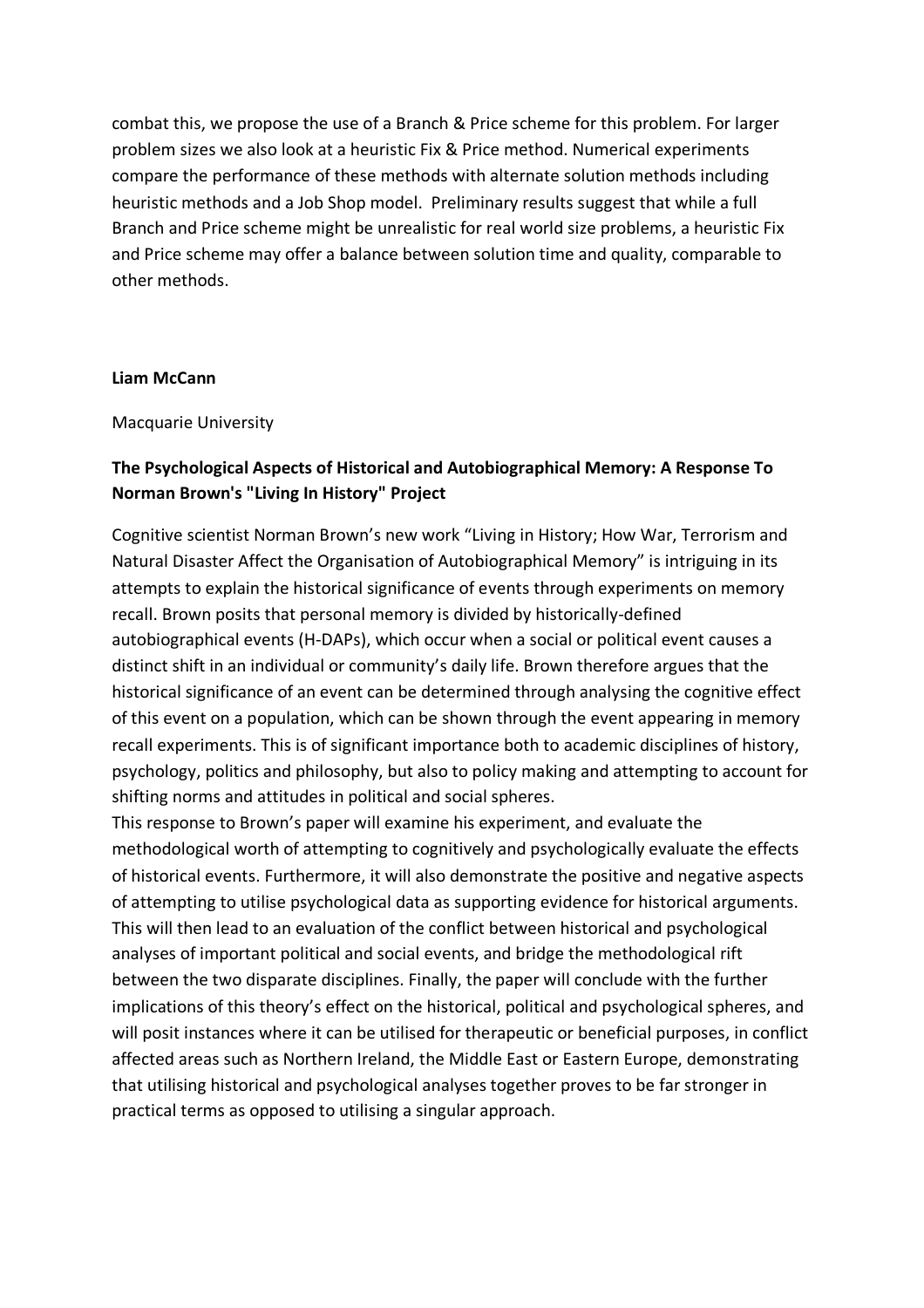# **Matthew Keelty**

## University of Otago

# **Investment in Internationalisation Resources at the Tertiary Level**

Universities are continually pushing to be more internationalised as it benefits them in a number of ways; social, political, academic and economic. They must undertake the process of internationalisation within the constraint of a limited budget, and therefore need to allocate funding efficiently with the goal of maximising the benefit towards internationalisation. My research compares the allocation of resources promoting internationalisation of the curriculum, and staff and student exchanges in two universities within the Matariki Network (a network of seven universities across the globe). A qualitative research approach is used with the methods of data collection including interviews and content analysis of policy documents. First, data regarding broad budgets and university statistics was gathered from publicly available information. Secondly, two interviews were conducted with head figures of the University's International Committee or equivalent, to explore their opinions on their staff and student exchange programs, internationalisation of the curriculum at their institution, and to gain insight into how exchanges and internationalisation initiatives are resourced. These interviews expanded on the publicly available data. Data were analysed using a general inductive approach. In my presentation I will present findings from my research as well as identifying implications for universities keen to effectively resource internationalisation initiatives.

## **Michael Gibbs**

Macquarie University

## **Towards a new green energy: Production of chlorophyll in E. coli**

As an entry into the iGem (International Genetically Engineered Machine) synthetic biology competition, students from Macquarie University's Biomolecular Sciences capstone unit are attempting to produce chlorophyll in Escherichia coli.

Our experiment attempts to express eight genes (sourced from Chlamydomonas reinhardtii) of the chlorophyll biosynthesis pathway via bacterial host. Gene sequences have been adjusted for prokaryotic expression as well as to fit in with iGem synthetic biology 'biobrick' standards. The Biobrick standards are DNA sequences which have a defined framework, allowing for quick and simple rearrangement of genes present in a host. We are constructing Biobricks from synthetically produced DNA fragments and fragments amplified via PCR, using a relatively new technique called Gibson assembly.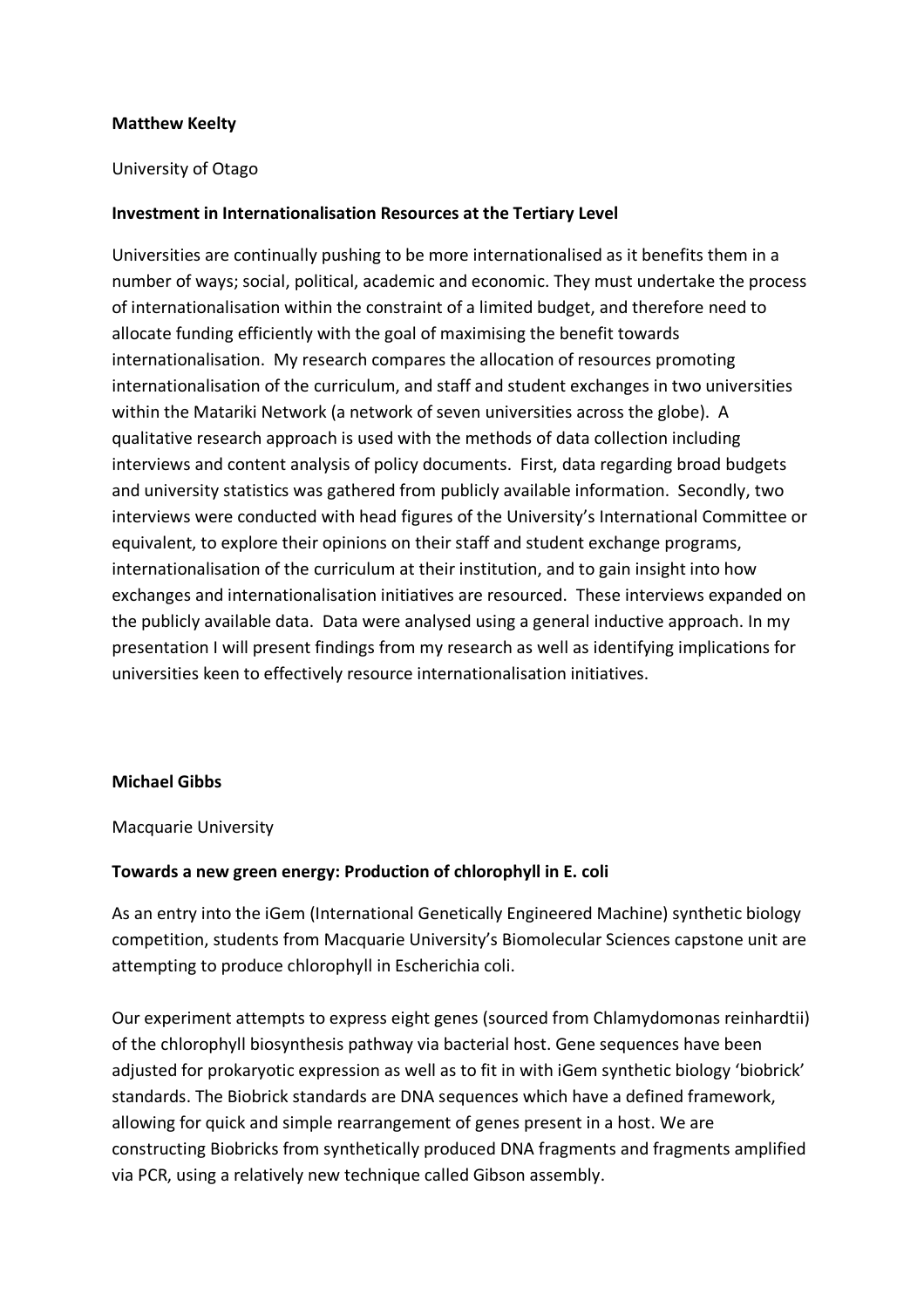Chlorophyll plays a major role in energy production in plants: a pigment for the absorption of light. Successful production of chlorophyll in a bacterial host is the first step towards the synthetic construction of photosystem II, which uses light to create cellular energy by charging electrons provided by the breakdown of water molecules. In natural systems this energy is then used for the production of ATP (energy for living organisms).

Production of this system in a lab environment potentially allows for green energy production, by passing charged electrons energy on to alternate electron acceptors, for example to charge a battery. Production of this system in a lab situation also allows for further and deeper study of photosynthetic processes.

So far two of the eight required genes have been successfully assembled into biobrick form and grown in bacterial hosts. Various colour changes in bacterial colonies will indicate successful steps within the production of chlorophyll, and simple assays can test for two of the sub-products.

This experiment is due to be completed by September.

## **Naomi Millar-Powell**

## Macquarie University

# **Religion, hope, and well-being: The role of hope in the association between religion and well-being among older Australians**

A global trend in population ageing is expected to lead to changes in the age composition worldwide. In response to the challenges presented by the ageing population, there has been an increased emphasis in government policy on recognising the importance of encouraging active ageing and increasing well-being among older Australians (Department of Health and Ageing, 2011). A growing body of research points to positive well-being outcomes associated with religion. The present study investigated the roles of trait hope and affective hope in the association between religion and well-being. Trait hope represents a cognitive model, whereby hope is understood to involve the planned behaviours, and motivation required for goal pursuit (Snyder, 2002). In contrast, affective hope is considered a future directed emotion that incorporates an expectation of individual goal attainment, and altruistic hope for others (Averill, Catlin & Chon, 1990). In the current study religion was measured in terms of non-organisational religious behaviour (prayer, meditation, and reading sacred texts) and intrinsic religion (internal motivation and experience). A sample of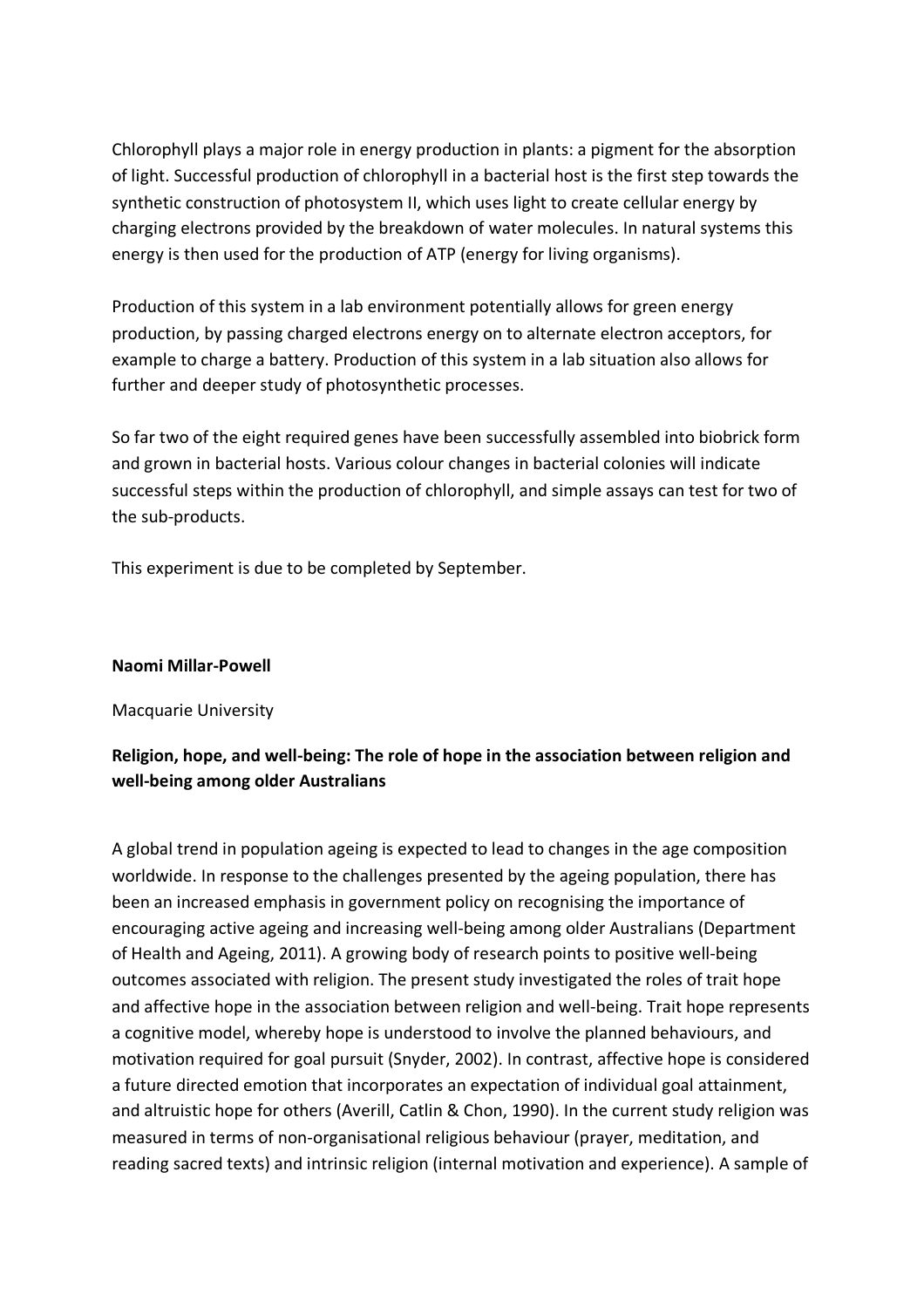246 older Australians (65 years and older) completed self-report measures of religiosity, trait hope, affective hope, and meaning in life. Affective hope was found to mediate the effects of non-organisational religion and intrinsic religion on meaning in life. As expected, trait hope positively predicted meaning in life; however, there was no evidence that it mediated the effects of religion on meaning in life. These results confirm the important role of trait hope as a precursor to meaning in life, and they suggest that, for older individuals, affective hope is one of the psychological mechanisms whereby religiosity contributes to their sense of life meaning.

## **Nathan McMahon**

Univeristy of Queensland

## **An Optomechanical Probe model of Gravitational Decoherence**

Physics has the ability to describe the fundamental workings of the world from the very small in the weird world of quantum mechanics and particle physics upto the very large scales where Einstien's theory of general relativity explains the motion of objects near planets and stars. However the two theories which describe these extremes are fundamentally different and cannot be reconciled in their current state. There have been some proposals by people such as Penrose and Diosi which state that an objects gravitational field has the ability to remove quantum effects from large objects in the form of adding noise to the object. This could explain why physics transition from quantum mechanics to general relativity and lead to an explanation of why quantum mechanics isn't seen in everyday life.

This research aims to see if it is possible to perform an experiment which could detect whether or not this added noise exists. This noise (which is expected to appear in terms of a heating effect) is expected to be quite small, however it may be possible to detect using highly precise optomechanical devices, capable of detecting changes in position to femtometer scales. The model being investigated also is capable of performing a measurement of the gravitational constant G, in the hope that it can improve upon currently known values. An exact solution was found for the model which including the effects of noise due to the environment and from this the required parameters can be determined. This would determine whether any current devices are capable of such measurements or if this model is infeasible.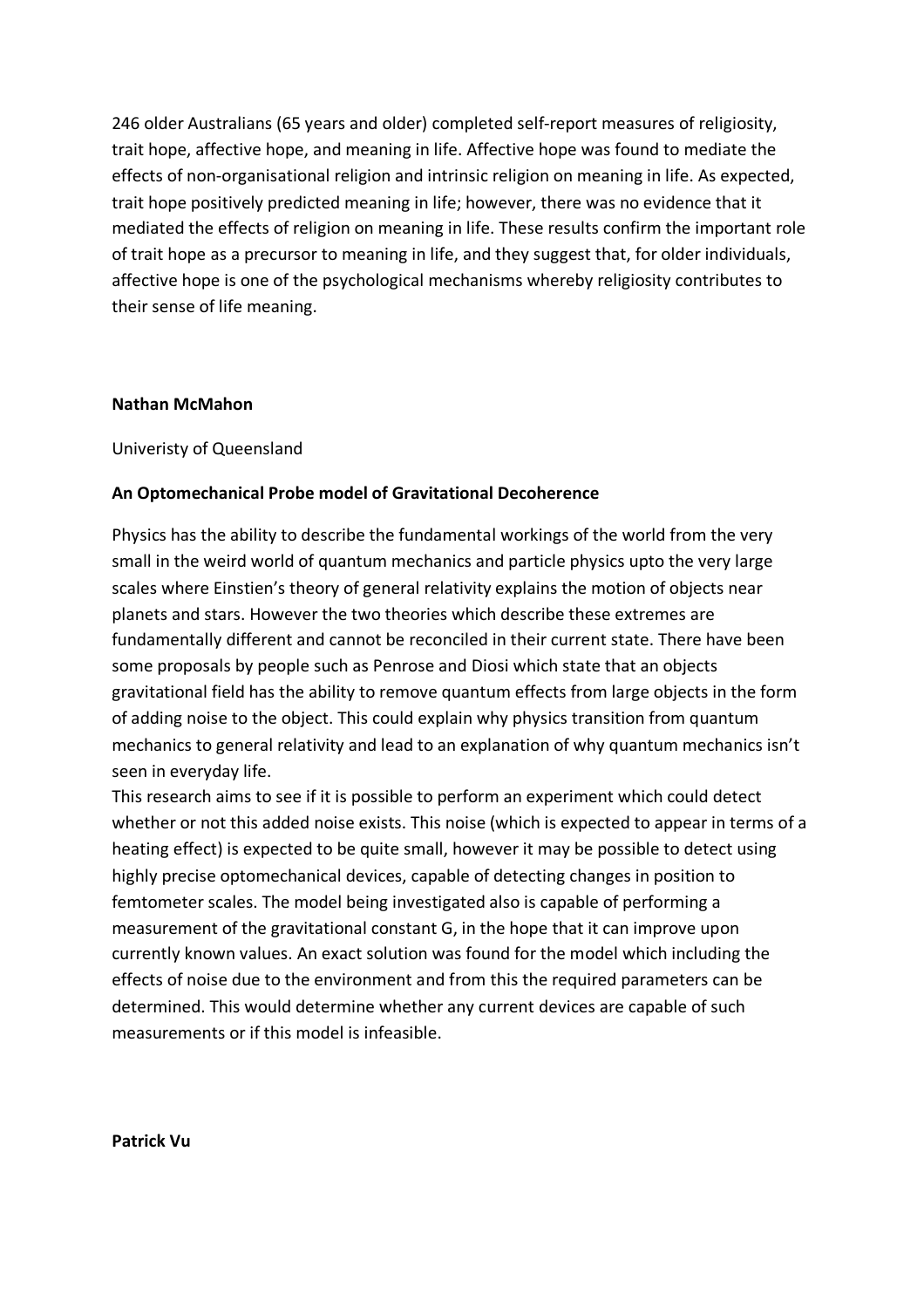## The University of Western Australia

# **Online education and its potential impact on international student inflow to Australian universities**

The rise of high-quality online education has been described as a paradigm shift in higher education and this study examines the relationship between the new disruptive technology and international student mobility to Australian universities. The growing access and availability of online education presents a low-cost alternative for prospective foreign students and consequently, it may reduce the incentive for them to travel abroad to seek an on-campus Australian education. Individual interviews were conducted with staff and international students at one Australian university to explore the motivations behind foreign students' choice to study in Australia and how these might be affected by the rise of online courses. On completing the interviews, an online questionnaire was distributed and completed by 507 international students. By elucidating international students' motivations for studying in Australia, this study provides a number of recommendations to Australian universities that seek to maintain high levels of international student enrolments. It is recommended that they emphasise the benefits of on-campus education, continue to promote university rankings, and integrate online learning and other technology-related pedagogical developments to enhance their current course offerings. These recommendations are intended assist Australian universities to meet future challenges in this arena and to help inform their strategies as they move rapidly into the Digital age.

## **Rayan Calimlim**

University of Technology, Sydney

## **Electioneering in the Age of 'New Media'**

In 2004, Howard Dean ran for the Democratic nomination for the presidency in the United States. Though ultimately unsuccessful, his campaign radically "changed American politics forever" (Macnamara 2010, p. 161) and was a "critical turning point for political communication" worldwide (Xenos and Hoy, cited in Manamara 2010, pp. 160-161). This was because of his campaign's extensive use of the internet and Web 2.0 media in garnering support and funds for his candidature. Dean's presidential campaign changed the way in which political electioneering would occur from thereon in, and the methods he utilized would become commonplace in elections in the developed world from thereon in. Building on the work of media analysts such as Jenkins and Macnamara, this work will analyse the impact that interactive social media has had upon political electioneering and communication since its first use in 2004, including its most successful uses in the political arena. In doing so, it will explore the means by which political electioneering was undertaken in a number of developed Anglophonic nations prior to the age of social media,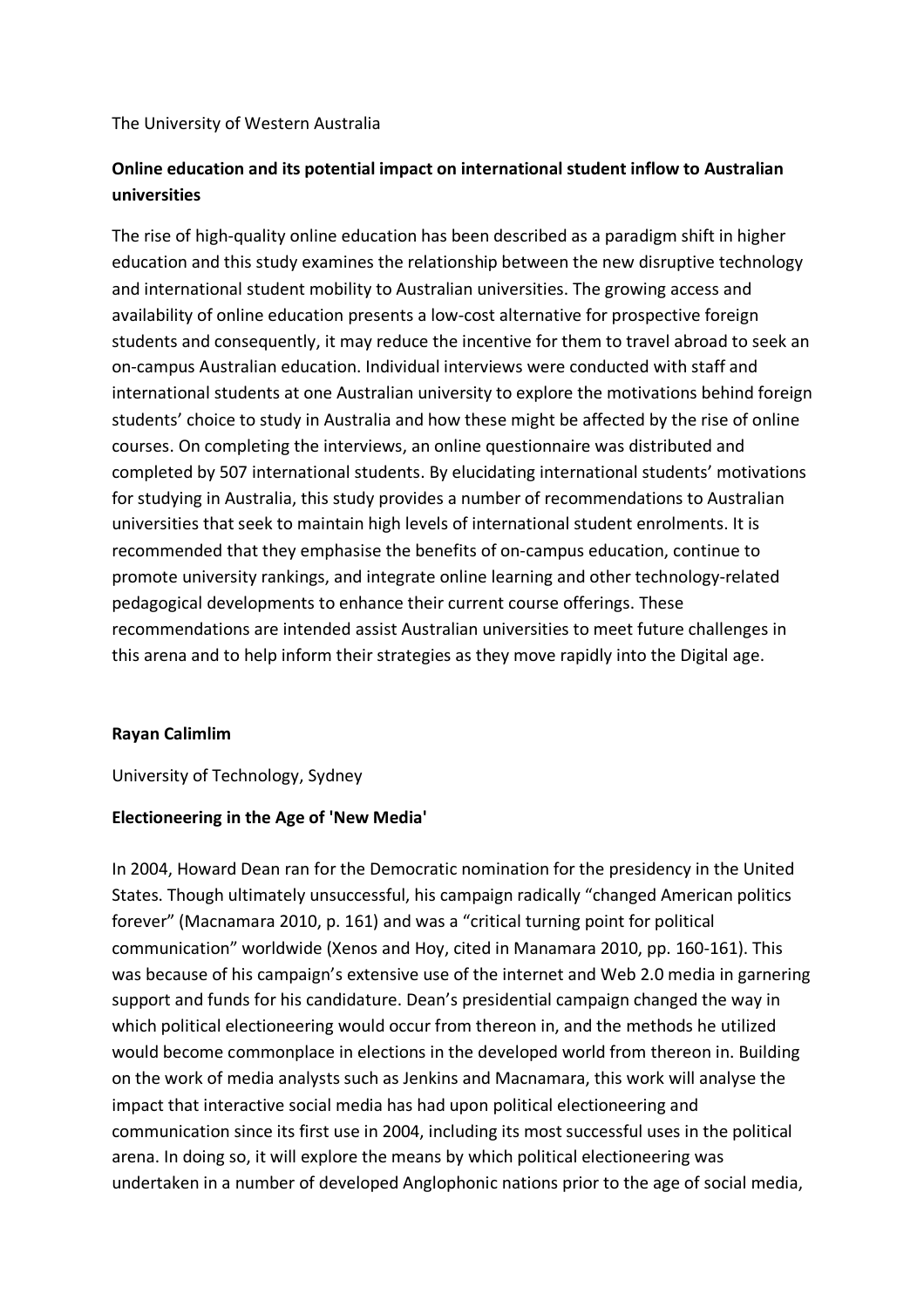and compare it with methods of political communication that have emerged since then. A discussion of the media convergence that has occurred between the so-called 'old' and 'new' media will also be undertaken. Finally, the most effective means of using 'old' media and 'new' media in election communication will be analyzed in this essay. It will conclude that, despite advancements in technology and the benefits of social media and Web 2.0 in garnering support from decided voters, 'old' media systems such as grassroots activism and mass media communication are more effective in gaining the votes of independent, undecided voters who, by and large, hold the sway of power in any given election.

#### **Rodney Cross**

Macquarie University

## **Bold as Brass: 'Brass Instruments in the Roman Army'**

'Brass instruments', more specifically 'ancient lip-vibrated aerophones', played an important role in the Roman army; their use enabled greater communication and organisation on the battlefield. These instruments served a range of tactical and strategic purposes, which provided an advantage to the ancient Roman army. The tubiliustrium festival, which was closely associated with Mars, the Roman god of War, clearly displayed the military and spiritual significance of these instruments through the symbolic purification of 'tubae sacrorem' (sacred trumpets), and as such will be presented as a brief case study. Despite the considerable amount of primary literary evidence, discrepancies within definitions and terminology in the ancient source material, especially in the form of military treatises and incidental poetic references, provide boundaries to thorough analyses of the use of military musical instruments in Roman warfare. These boundaries in the primary material have, in turn, significantly limited the amount of contemporary anglophone scholarship on this topic. By placing emphasis on the critical examination of primary sources, including surviving archaeological evidence and visual evidence from public monuments and funerary reliefs, this paper will both: suggest clarifications of the application of these terms within an ancient context, and attempt to provide a thorough evaluation of the importance, change and continuation, of the use of 'brass instruments' in the Roman army.

## **Saartje Tack**

Macquarie University

## **Flouting the Law: Underbelly: Razor's (De)Construction of Normative Femininity**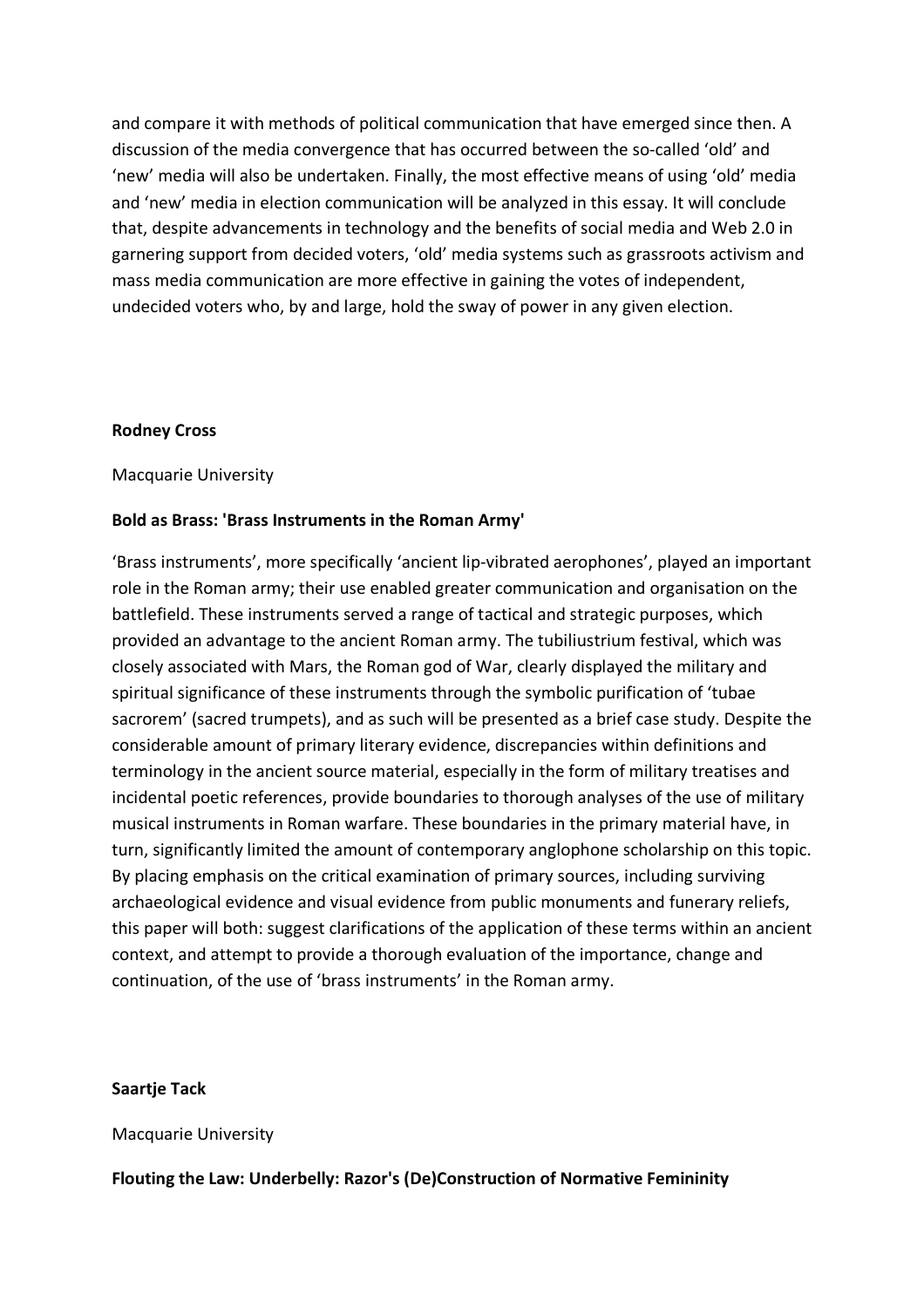Australian TV series Underbelly: Razor represents gangsters Kate Leigh and Tilly Devine as women equipped to compete on an equal footing with their male counterparts. These women's 'toughness' is simultaneously tempered and reinforced by gestures toward stereotypes of 'female weakness', which they employ to fulfil their criminal agendas. This paper will analyse how the TV series frames these women's femininity through interactions between the male and female characters and how the series invites a modern-day audience to interpret these representations of femininity. By foregrounding idea(l)s associated with normative femininity, the paper will explore themes of vulnerability and sexuality as creative approaches to criminal strategy. It will evaluate the relative success of such gendered acts via theories of performativity, masquerade, mimicry and camp so as to analyse how each of these influence the acceptance of Underbelly's construction of and the characters' (ab)use of 'femininity'. As such, this paper suggests that Underbelly: Razor, in representing Kate Leigh and Tilly Devine's gendered acts as shifting between performativity and performance, does not simply reinscribe notions of normative femininity on the bodies of these women, but also questions and queers them.

#### **Saba Vayani-Lai**

#### Macquarie University

## **Big History: Opening the Gateway to Interdisciplinary Learning**

Big History is an area of history which brings the natural sciences and the humanities together to explore history on the grandest of scales, from the origins of the universe to modern human events. This is a bold view of history because the humanities and sciences have traditionally been treated as separate disciplines in academic settings. The aim of this research has been to explore how the interdisciplinary nature of Big History is received by students. The methodology of this research has involved surveying past students of MHIS115, Macquarie Universityês flagship Big History unit. The purpose of the survey is to determine extent to which students (prior to studying Big History) hold preconceived ideas of the natural sciences and the humanities existing as separate and unrelated disciplines. Secondly, the survey asks students to evaluate how Big History, in offering a •macro perspectiveê, could challenge these preconceptions and act as a gateway to further interdisciplinary learning. This research has been supplemented by an analysis of the background literature related to interdisciplinary learning and in particular how Big History could serve as a form of science education for humanities students.

The preliminary conclusions indicate that preconceptions of the divide between the natural sciences and the humanities exist among many students, primarily as a result of previous educational experiences. Furthermore, students have identified the narrative structure of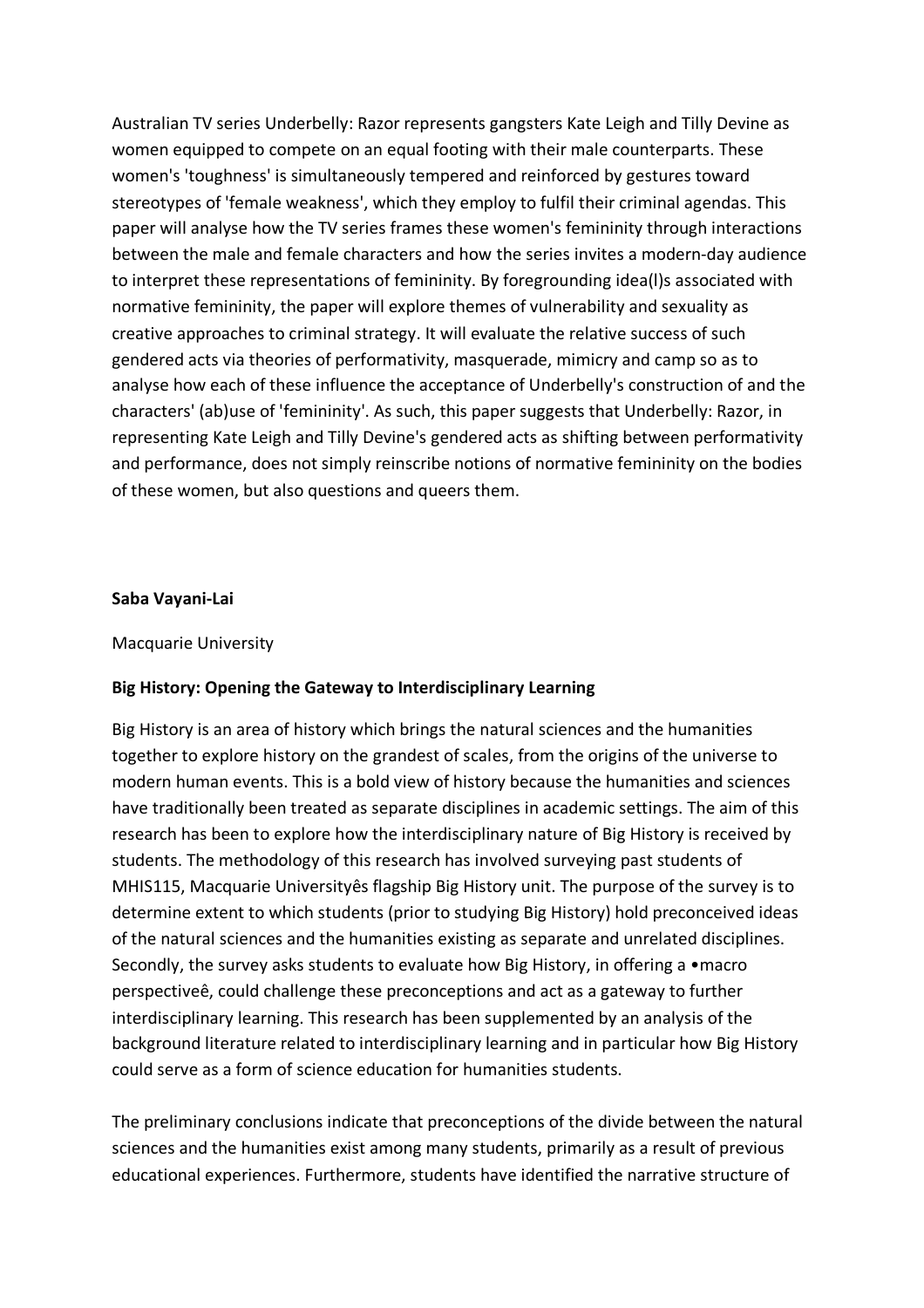Big History as key to its success as an interdisciplinary unit of study because it draws together aspects of both disciplines in an effortless way. For example, students of a nonscience background found this aspect of the unit to help them contextualise complex ideas as part of a grander narrative.

# **Samantha Bentink**

Macquarie University

# **Linking-/ɹ/ in Australian English: How "r"-like is it?**

In Australian English (AusE), "r" is only pronounced preceding vowel sounds, never before consonants or pauses. However, while the AusE production of the word "master" rhymes with "pasta" with no final /ɹ/ sound, in connected speech the /ɹ/ may be pronounced when the following word begins with a vowel (as in "Mister Abbot"). This liaison phenomenon in speech is known as "linking-/ɹ/".

The aim of this study was to examine acoustic features of AusE  $/1/$  in a range of contexts to ascertain how comparable linking-/ $\frac{1}{s}$  is to / $\frac{1}{s}$  in word initial (WI) and word medial (WM) positions. This will lead to a better understanding of liaison phenomena, and will provide a platform for further analysis of connected speech processes in English, helping to inform development of synthetic speech and voice recognition software, as well as increasing our knowledge of the phonetic intricacies of AusE.

Linking-/ɹ/ is expected to be acoustically similar to ambisyllabic /ɹ/ that occurs between vowels in WM position. Both WM and linking-/ɹ/ are predicted to have weaker gestural strength and earlier gestural timing than WI /J/ (Gick, 1999; Giegerich, 2007).

Data from six sentences produced by 29 AusE speakers was obtained from the ANDOSL Corpus (Millar et al., 1994). Each sentence contained the VCV (vowel-consonant-vowel) sequence /əɹe/ in WI, WM or linking-/ɹ/ position. VCV sequences were acoustically examined using Praat (Boersma & Weenink, 2010). "r-ness" was estimated through measurement of /ɹ/ constriction magnitude (third formant (F3) frequency), /VCV/ span duration, and timing of maximum constriction within the /VCV/ span.

Results show unexpected patterns of mixed significance in F3, /VCV/ duration and timing of maximal constriction between all three conditions. This suggests that the realisation of linking-/ɹ/ in AusE may be more coda-like than ambisyllabic, and that further examination is warranted.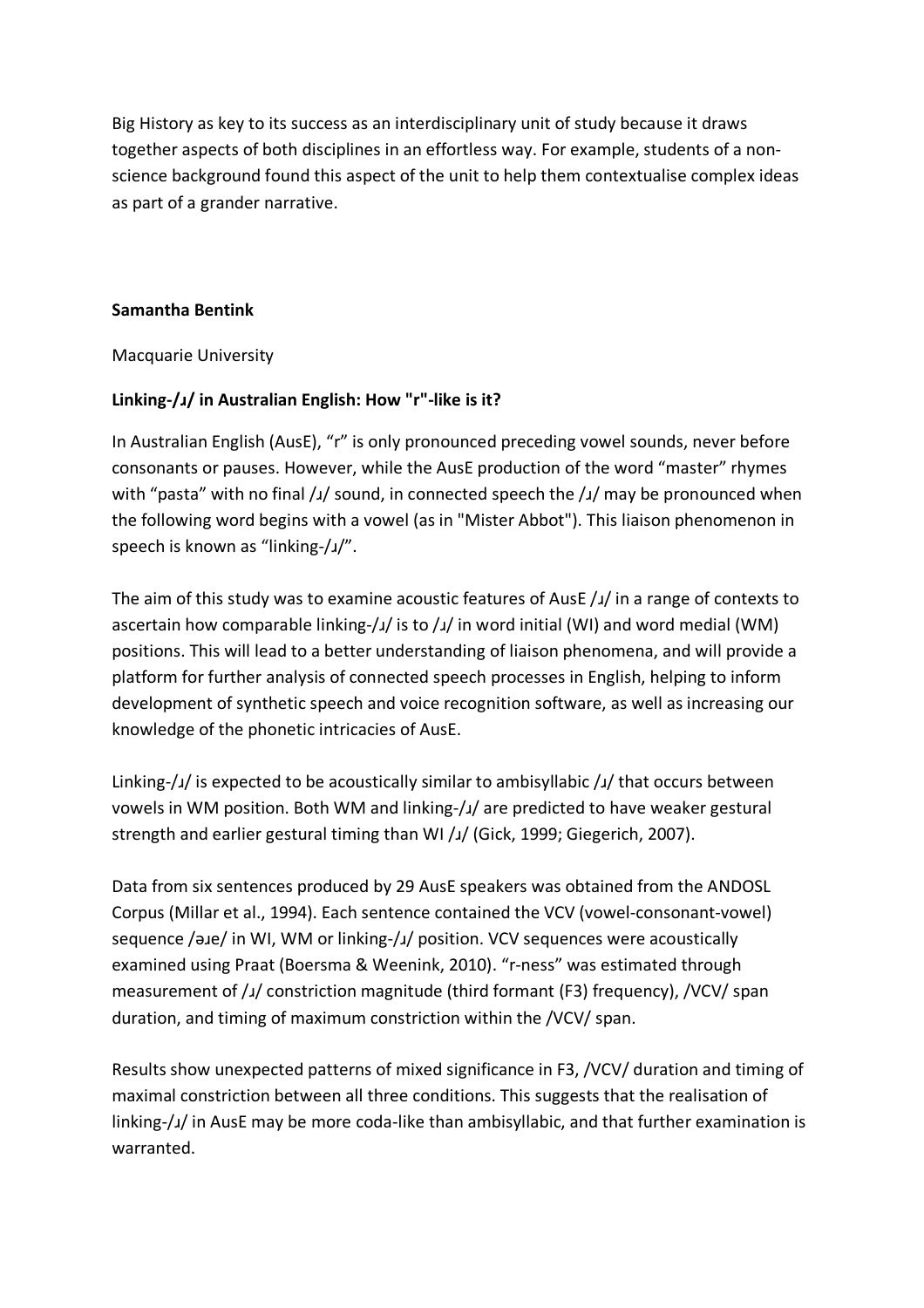## **Sophia Kaiko**

#### University of Western Australia

#### **Improving Australian university participation rates for study abroad in Asia**

Study abroad is broadly perceived as a positive and rewarding experience. It is associated with great personal and academic growth, regardless of the specific destination. However, there is a deep discrepancy in the popularity of various exchange locations. Participation rates for Study Abroad in Asia remain significantly lower than student exchanges to other countries. This is surprising given the recent emphasis on the Asian Century and the funding that goes into such programs. In order to attract the highest calibre of students to study abroad in this region, it is important to identify the key barriers that exist for undergraduate students. Research in this area is limited. This study draws upon data regarding applicant preferences from the Study Abroad office at the University of Western Australia (UWA). Further, interviews were conducted with fifteen undergraduate domestic students at UWA which questioned their key motivations and barriers for studying abroad in Asia. These interviewees were made up of current study abroad applicants, past students of the study abroad program, and students who had no connection with the study abroad program. The results show that the reputation of a university as being too studious was one of the key barriers to choosing it as a destination for studying abroad. Insufficient information about the programs in Asia and language barriers were also significant disincentives. These findings can be used to develop study abroad programs that better attract students, and to create more effective marketing of the programs that already exist. Implications for the Study Abroad office, senior administrators and Higher Education researchers are touched upon. This study also addresses limitations and future research possibilities.

#### **Stephanie Baddock, Madhvi Laxman**

#### University of Otago

## **Why International Students Choose to Study at the University of Otago, New Zealand**

International students support the growing economy of New Zealand (NZ) and contribute to internationalisation within our tertiary institutions. Otago University's current quota of international students is considered to be low: the University has been pressured to increase its cap on international students and to do more to attract them (Elder, 2013), including a re-evaluation of existing marketing strategies. In order to recruit more international students, Otago University needs to understand what features of the University are attractive to this group of students. The aim of our research is to identify the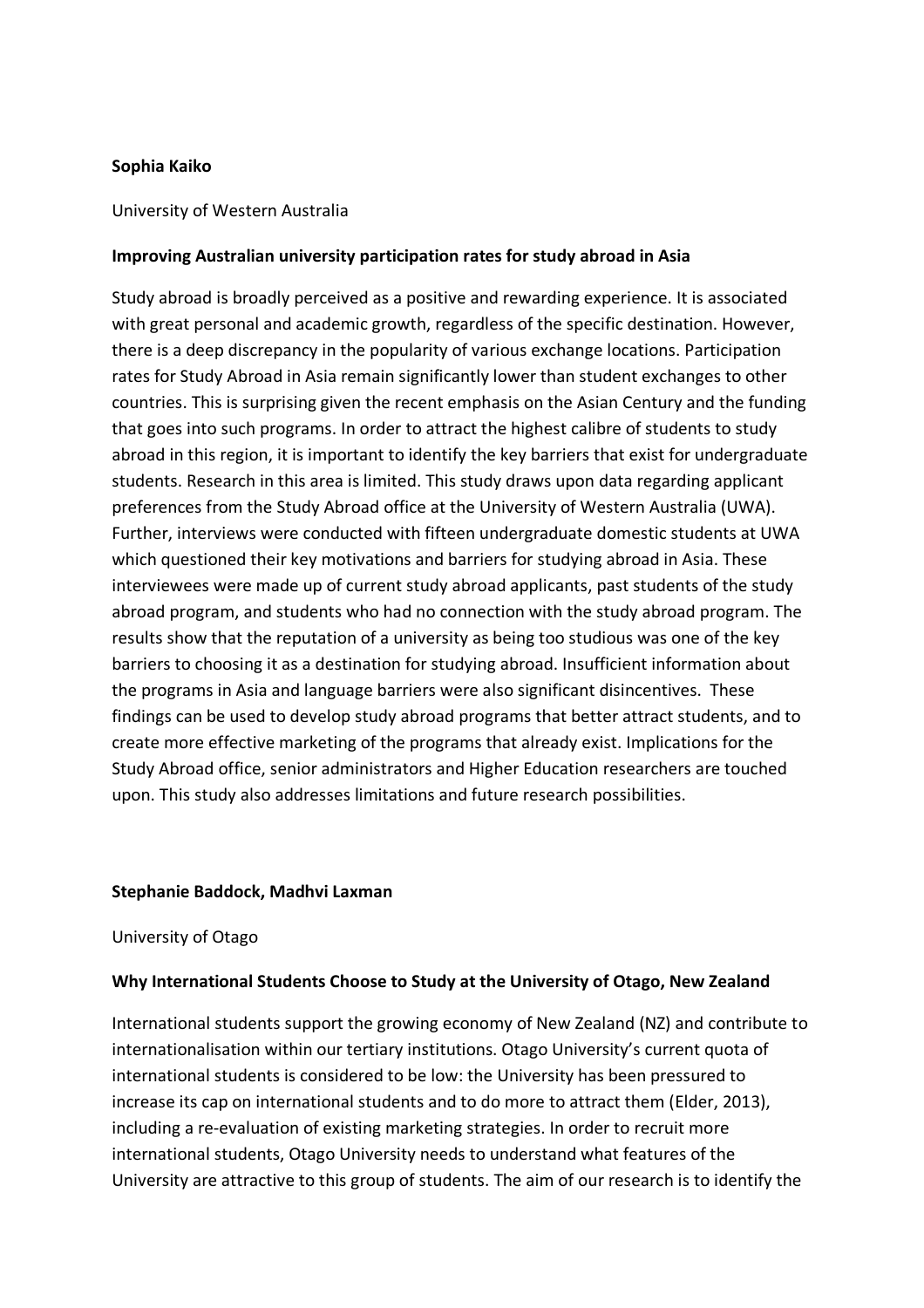reasons why international students choose Otago University as a place for tertiary study. Participants were full-time international students currently in their first year of study at Otago University. Initial one-on-one interviews were undertaken with three international students from different home countries to provide us with background information on their reasons for coming to Otago University. Survey questions were then formulated from this information and a link to an online survey was emailed to 338 international students. 27% of the students responded and they came from disciplines ranging from Commerce, Health Sciences, Humanities and Sciences. In our presentation we will present findings on the main reasons identified by participants (e.g., "quality of education" was the most-frequently selected reason) as well as variations according to gender, home country, discipline, and level of study (e.g., postgraduate and undergraduate students were significantly different in terms of "preferred supervisor/lecturer working at the University of Otago"). We hope that our findings can be used to inform policy and practice generating novel and targeted marketing strategies.

# **Tiho Mijatov**

## University of Otago

## **Why and How to Internationalise Tort Law Curriculum Content**

Law schools can no longer ignore the fact that the world is getting smaller. One way they could choose to respond to this 'globalization' is by reforming the content of their most important courses to ensure these courses feature more international material. This pilot research has thus first asked whether this response – "internationalisation", to be precise – is valuable and in what ways it might be so. Next it explored what specific actions could be taken to internationalise curriculum content, if that turned out to be a valuable shift. Third, the research identified and then evaluated the level of internationalisation at two universities: Otago University in Dunedin New Zealand (Otago) and University of Western Australia (UWA).

This research has honed in on just one core law course – the law of torts (non-criminal wrongs like negligence and defamation). The research questions have been answered qualitatively by way of a four-part method. First, an extensive literature review was conducted in order to assemble existing answers into a coherent theoretic whole. Secondly a sample of course documents from Otago and UWA were analyzed for international content. Thirdly student perceptions of internationalisation were gained by a survey of 91 students undertaking tort courses at Otago and UWA. Fourthly interviews with course-coordinators at Otago and UWA were conducted to gain the educator's perspective on internationalisation.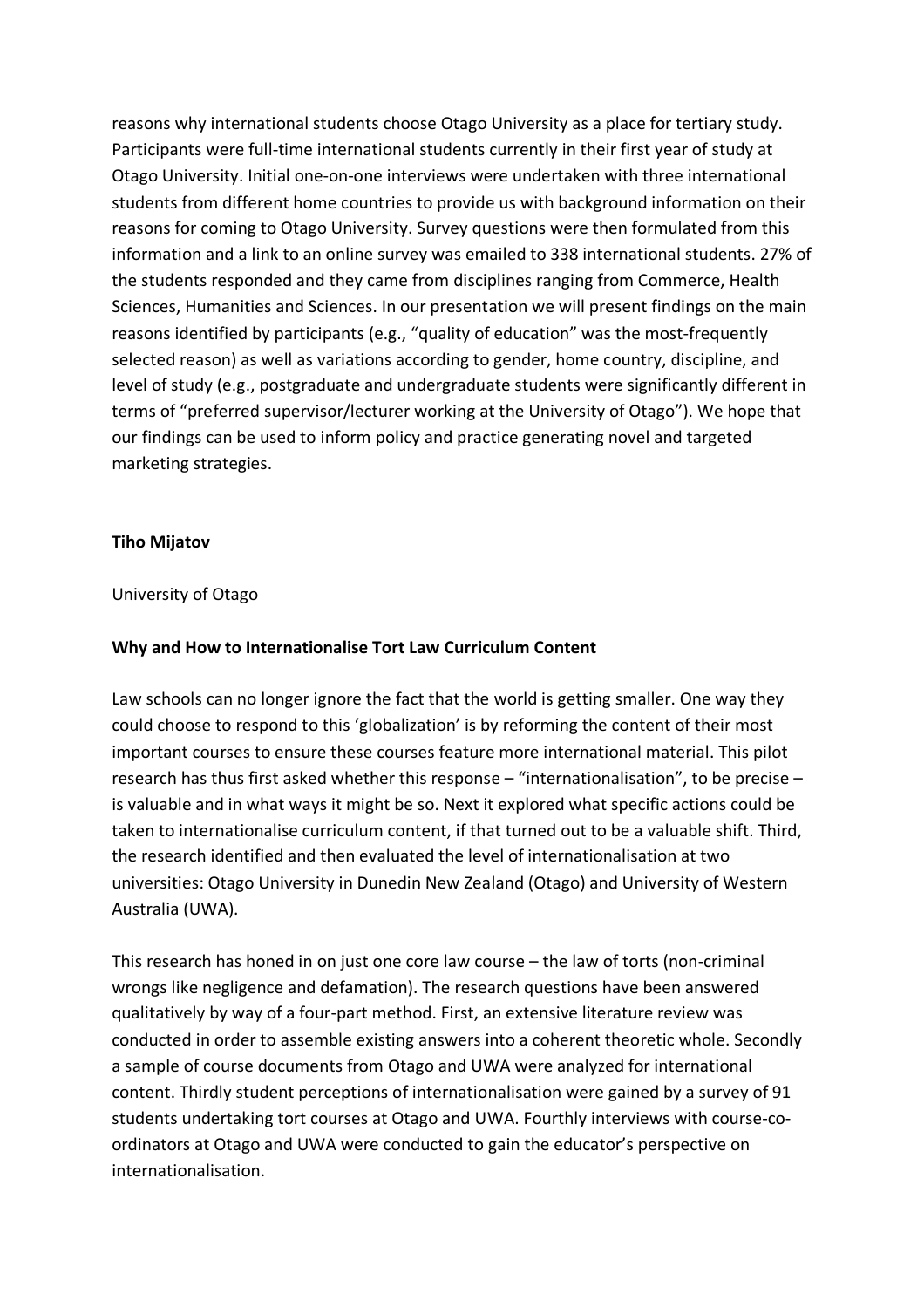The research found that internationalising tort law curriculum content (and higher education courses generally) is extremely valuable in ways ranging from economically and politically to personally and academically. It also found that various simple methods of reform exist by which the benefits of internationalisation may be enjoyed. Thus, a strong case is made out for progressing the internationalisation conversation from "if" and "how" to "when" and we see the right answer is "as soon as possible."

# **Timmi Li**

Macquarie University

# **Why people do (not) study languages?**

The benefits of learning a new language are without doubt beneficial for the individual either for personal or professional gain. The opportunity and interest to learn a language fosters open-mindedness, which has the ability to overcome cultural, geographical and linguistic barriers and promotes awareness, understanding and experiences. The aim of this study is to investigate the different opinions and attitudes towards learning a new language; the reasons and motivations behind individual's choice of studying or not studying languages.

Previous studies suggest that learners of a second language may face challenges and require self-initiated activities that go beyond the conventional classroom. Foreign language learners are vulnerable to demotivation and have limited opportunities to practice their chosen language. Moreover, the influence of various cultural/linguistic backgrounds has been proven to affect individual's language learning performance. Thus, our study seeks to find out why more people do not study languages in Australia.

At the ACUR, we report preliminary results of our online survey, in which questions such as "Do you use more than one language in your daily life?" and "What do you associate mono/multilingualism with?" will be addressed. Individuals from diverse academic, social and linguistic backgrounds will be included regardless of whether they are currently studying language(s) or have an interest in studying another language. The results obtained will form the very foundation of our future focus group interviews to gain further insight into people's attitudes towards language learning.

We believe that the information collected will be useful to gain a better understanding for the process of second language learning, allocation of resources and curriculum development. We are confident that the findings have potential to professionalize language learning by promoting its valuable attributes and increasing significance to one's career path in today's increasingly globalized world.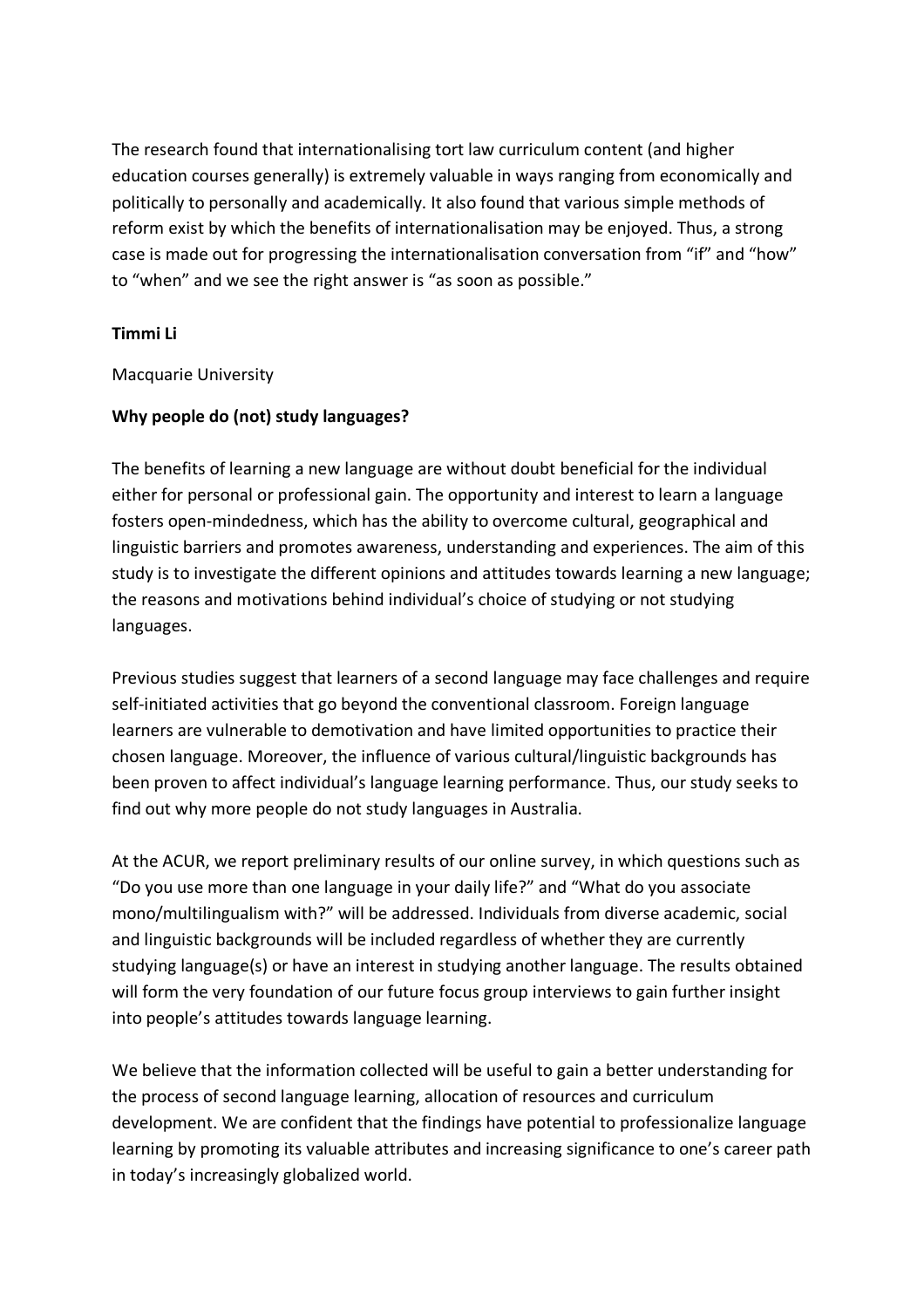# **William Cranwell, Richard P Gerraty, Catherine Armany, Monica Hatch, Bernard Infeld, Sean McGuigan**

Epworth HealthCare, Monash University

# **TIA diagnosis in an emergency department: persistent symptoms and final diagnosis**

Background and Purpose: Transient ischaemic attack (TIA), with completely resolving symptoms and no ongoing neurological deficits, and minor stroke represent a substantial proportion of patients presenting to the emergency department (ED) with acute neurological complaints. An increased attention to TIA in the last 10 years has improved our knowledge of the nature of TIAs, the risk of recurrent stroke and the clinical and imaging factors which contribute to that risk. Due to its heterogeneous nature, TIA has been a difficult diagnosis to make, often including minor stroke patients with rapidly resolving symptoms. We aimed to investigate the importance of ongoing signs and symptoms in the ED of Epworth Hospital Richmond, with the capacity to admit a large percentage of TIA patients under the care of neurologists and state-of-the art imaging as part of the routine clinical work-up.

Research Questions: What is the significance of ongoing neurological deficits in the ED and their implication for the final diagnosis? How many patients given the diagnosis of "transient ischaemic attack" in the ED have already suffered an ischaemic stroke?

Methods – A retrospective study was performed on consecutive patients diagnosed with TIA in the ED at Epworth Hospital between July 2009 and June 2011. Patient details were retrieved from an ED database listing all patients with an ED discharge diagnosis of TIA. The notes were reviewed to determine the nature of the presenting complaint, its duration, and whether there were persisting neurological signs and symptoms at the time of first assessment in the ED. Investigation of patients with magnetic resonance imaging (MRI) was also recorded.

Results: We collected data for 175 patients given a diagnosis of TIA in the ED. Exclusions left 105 patients for analysis. The mean age was  $70 \pm 12$  years. Fifty-eight patients were male. Twenty-seven patients (26%) received a diagnosis of stroke as an inpatient. Twelve of these patients were found to have ongoing signs and symptoms in the ED at first assessment, but the implication for the diagnosis of stroke was not realised, 12 were reported to have no neurological deficits in the ED, with subsequent neurologist assessment and investigation confirming the diagnosis of stroke, and 3 patients were acknowledged to have a deficit in the ED, and the implication for the diagnosis of stroke was realised. An additional 2 patients